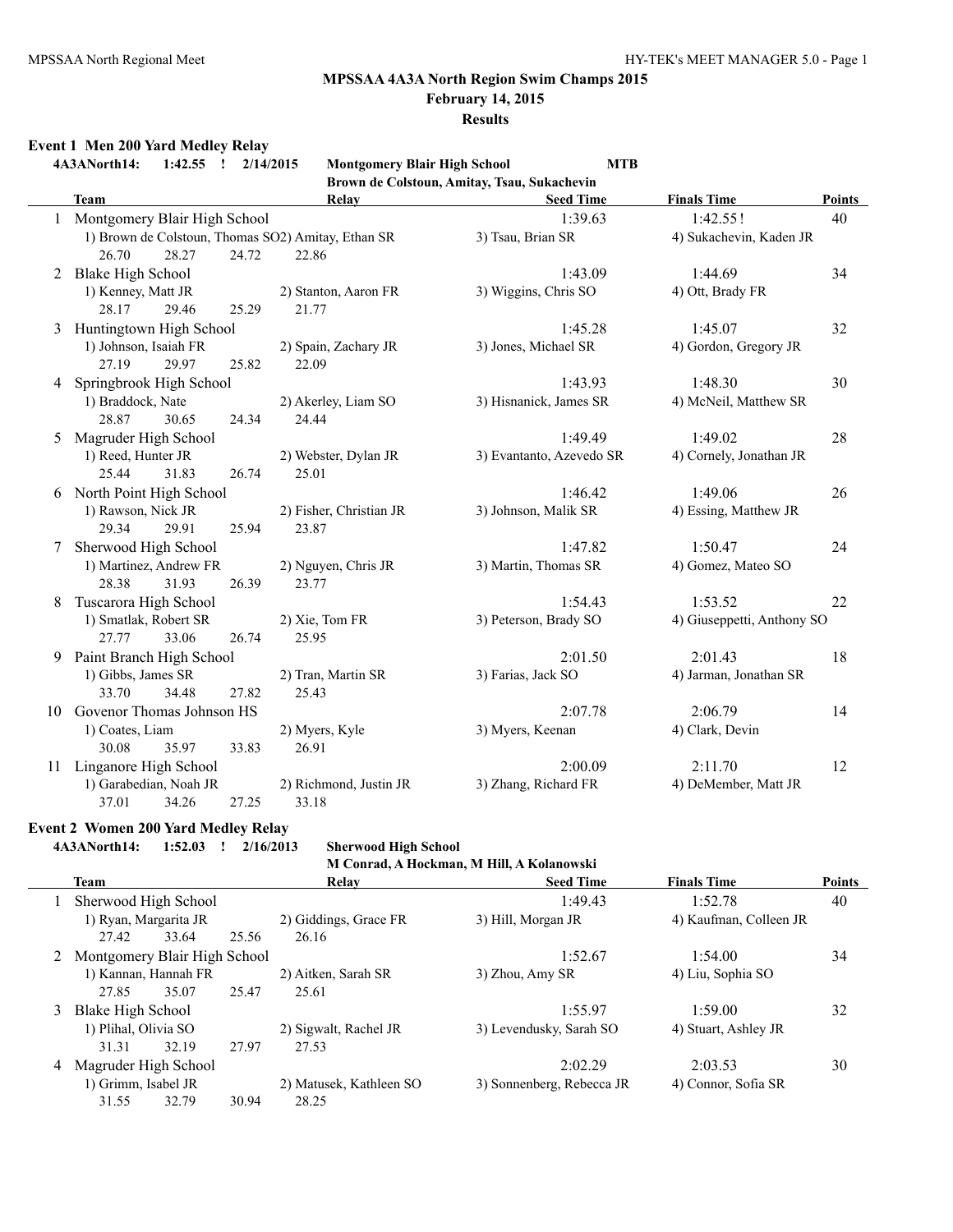# **MPSSAA 4A3A North Region Swim Champs 2015**

# **February 14, 2015**

# **Results**

# **(Event 2 Women 200 Yard Medley Relay)**

|    | Team                                              |       |       | <b>Relay</b>             | <b>Seed Time</b>         | <b>Finals Time</b>       | <b>Points</b> |
|----|---------------------------------------------------|-------|-------|--------------------------|--------------------------|--------------------------|---------------|
| 5  | North Point High School                           |       |       |                          | 2:03.15                  | 2:04.52                  | 28            |
|    | 1) Arquero, Carla SO                              |       |       | 2) Essing, Carsen FR     | 3) Rivenburg, Julia SO   | 4) Arquero, Noemi SR     |               |
|    | 32.21                                             | 33.75 | 32.23 | 26.33                    |                          |                          |               |
| 6  | Springbrook High School                           |       |       |                          | 2:01.42                  | 2:04.67                  | 26            |
|    | 1) Garcia, Andrea                                 |       |       | 2) Sanidad, Cassandra FR | 3) Cote, Sophia JR       | 4) Johnson, Catherine JR |               |
|    | 35.72                                             | 30.92 | 33.84 | 24.19                    |                          |                          |               |
| 7  | Paint Branch High School                          |       |       |                          | 2:04.31                  | 2:05.15                  | 24            |
|    | 1) Quach, Claudia FR                              |       |       | 2) Doan, Melanie JR      | 3) Gibbs, Mia SO         | 4) Williams, Danica SO   |               |
|    | 30.66                                             | 38.91 | 31.84 | 23.74                    |                          |                          |               |
| 8  | Huntingtown High School<br>1) Johnson, Rebekah SO |       |       |                          | 2:04.37                  | 2:05.71                  | 22            |
|    |                                                   |       |       | 2) Turpin, Mckenzie SR   | 3) Cole, Sarah FR        | 4) McKenny, Cameryn JR   |               |
|    | 28.98                                             | 37.87 | 31.92 | 26.94                    |                          |                          |               |
| 9  | Tuscarora High School                             |       |       |                          | 2:05.55                  | 2:06.57                  | 18            |
|    | 1) McGeehan, Kate JR                              |       |       | 2) Mancinelli, Erica SR  | 3) Routzahn, Samantha SR | 4) Perez, Sarah SO       |               |
|    | 33.16                                             | 35.70 | 29.79 | 27.92                    |                          |                          |               |
| 10 | Govenor Thomas Johnson HS                         |       |       |                          | 2:11.98                  | 2:13.99                  | 14            |
|    | 1) Vega, Mikaela                                  |       |       | 2) Gallagher, Cacie      | 3) Parente, Grace        | 4) O'Connor, Erin        |               |
|    | 35.15                                             | 38.41 | 31.30 | 29.13                    |                          |                          |               |
| 11 | Westlake High School                              |       |       |                          | 2:14.25                  | 2:15.82                  | 12            |
|    | 1) Brammer, Natalie SR                            |       |       | 2) Britt, Amani SO       | 3) Decker, Emily FR      | 4) Decker, Elissa JR     |               |
|    | 34.07                                             | 41.01 | 31.26 | 29.48                    |                          |                          |               |
| 12 | Linganore High School                             |       |       |                          | 2:23.15                  | 2:22.41                  | 10            |
|    | 1) Safstan, Mallory FR                            |       |       | 2) McGoey, Shannon FR    | 3) Carter, Michelle JR   | 4) Cencula, Jordan FR    |               |
|    | 38.09                                             | 39.54 | 35.30 | 29.48                    |                          |                          |               |

# **Event 3 Men 200 Yard Freestyle**

|    | 4A3ANorth14:<br>1:44.49 | 2/14/2015<br>$\mathbf{I}$ | <b>Brian Tsau</b>               | <b>MTB</b>       |                    |               |
|----|-------------------------|---------------------------|---------------------------------|------------------|--------------------|---------------|
|    | Name                    |                           | Yr School                       | <b>Seed Time</b> | <b>Finals Time</b> | <b>Points</b> |
|    | Tsau, Brian             |                           | SR Montgomery Blair High School | 1:43.84          | 1:44.49!           | 20            |
|    | 24.56<br>26.56          | 26.65                     | 26.72                           |                  |                    |               |
| 2  | Hisnanick, James        |                           | SR Springbrook High School      | 1:44.16          | 1:48.36            | 17            |
|    | 25.81<br>27.70          | 27.77                     | 27.08                           |                  |                    |               |
| 3  | Ryan, Jake              |                           | SR Sherwood High School         | 1:45.13          | 1:48.98            | 16            |
|    | 24.97<br>27.50          | 29.02                     | 27.49                           |                  |                    |               |
| 4  | Sauter, Teague          |                           | JR Montgomery Blair High School | 1:58.76          | 1:58.15            | 15            |
|    | 26.57<br>30.26          | 31.57                     | 29.75                           |                  |                    |               |
| 5  | Smith, Jacob            |                           | FR Huntingtown High School      | 2:00.41          | 1:58.78            | 14            |
|    | 27.10<br>30.39          | 31.14                     | 30.15                           |                  |                    |               |
| 6  | Johnson, Isaiah         |                           | FR Huntingtown High School      | 1:55.67          | 2:02.14            | 13            |
|    | 27.75<br>30.68          | 32.04                     | 31.67                           |                  |                    |               |
|    | Hendy, Matt             |                           | SO Tuscarora High School        | 2:04.48          | 2:02.66            | 12            |
|    | 28.15<br>30.89          | 32.29                     | 31.33                           |                  |                    |               |
| 8  | Giddings, Thomas        |                           | JR Sherwood High School         | 1:59.32          | 2:02.97            | 11            |
|    | 27.80<br>31.66          | 33.15                     | 30.36                           |                  |                    |               |
| 9  | Cameron, Connor         |                           | SO Blake High School            | 2:06.53          | 2:05.14            | 9             |
|    | 27.67<br>31.29          | 34.10                     | 32.08                           |                  |                    |               |
| 10 | Yeatman, Wesley         |                           | FR Magruder High School         | 2:06.07          | 2:05.18            | 7             |
|    | 27.39<br>31.43          | 33.60                     | 32.76                           |                  |                    |               |
| 11 | Gibson, Luke            |                           | JR North Point High School      | 2:06.05          | 2:05.31            | 6             |
|    | 27.19<br>31.25          | 33.52                     | 33.35                           |                  |                    |               |
| 12 | Johnson, Malik          |                           | SR North Point High School      | 2:08.64          | 2:06.03            | 5             |
|    | 27.89<br>32.06          | 33.56                     | 32.52                           |                  |                    |               |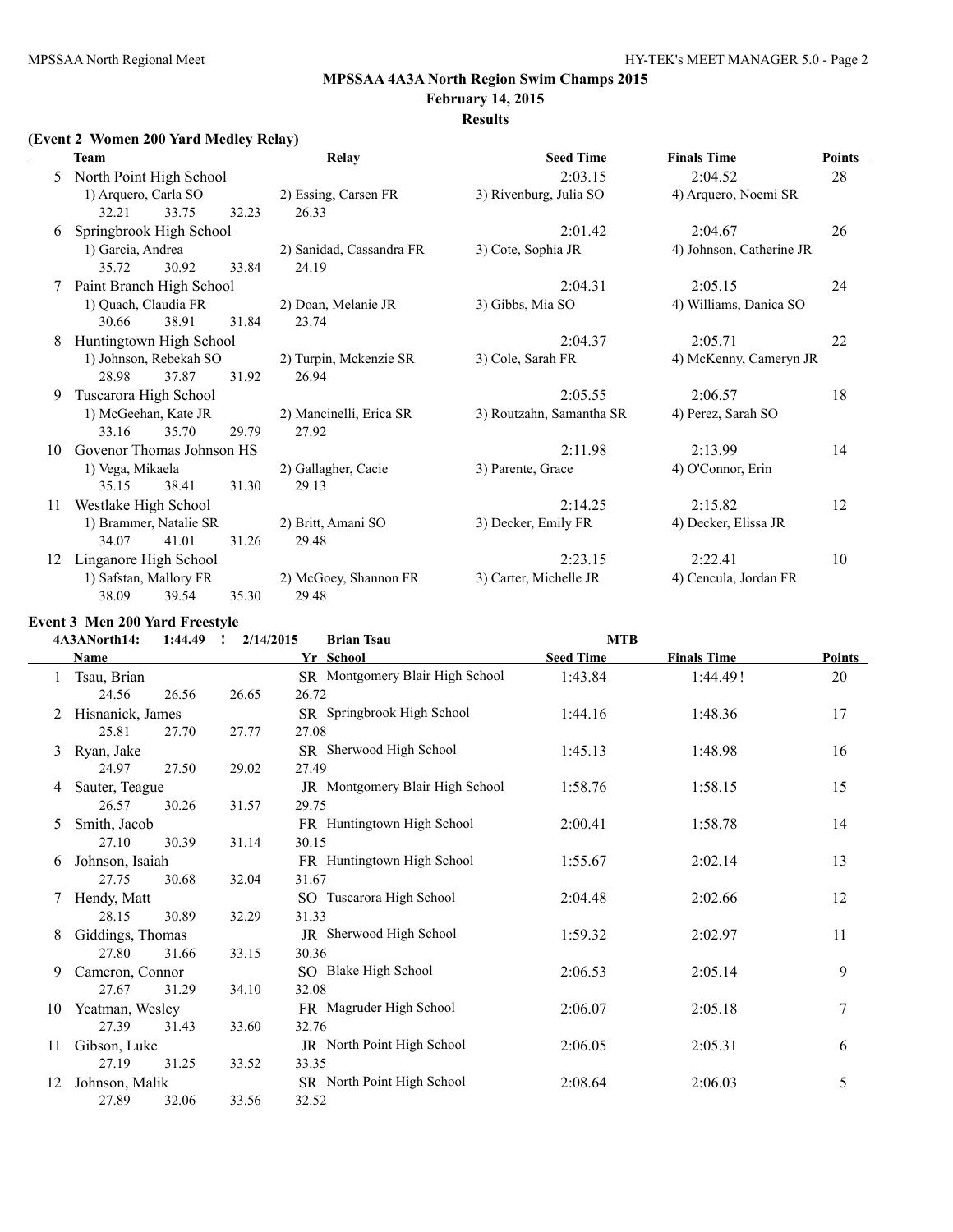# **(Event 3 Men 200 Yard Freestyle)**

|    | Name             |       |       | Yr School                          | <b>Seed Time</b> | <b>Finals Time</b> | <b>Points</b>  |
|----|------------------|-------|-------|------------------------------------|------------------|--------------------|----------------|
| 13 | Haley, Ben       |       |       | Blake High School<br>SR -          | 2:06.72          | 2:06.88            | 4              |
|    | 27.52            | 31.04 | 34.07 | 34.25                              |                  |                    |                |
| 14 | Ro, Remington    |       |       | Magruder High School<br>SO.        | 2:08.01          | 2:07.48            | 3              |
|    | 27.67            | 31.67 | 33.66 | 34.48                              |                  |                    |                |
| 15 | Jarman, Jonathan |       |       | SR Paint Branch High School        | 2:08.69          | 2:11.15            | $\overline{2}$ |
|    | 28.40            | 33.22 | 35.43 | 34.10                              |                  |                    |                |
| 16 | Arnold, Nicholas |       |       | SO Springbrook High School         | 2:14.40          | 2:13.84            |                |
| 17 | Moriarty, Daniel |       |       | Govenor Thomas Johnson HS          | 2:17.52          | 2:15.54            |                |
|    | 29.75            | 35.70 | 36.88 | 33.21                              |                  |                    |                |
| 18 | Mensah, Max      |       |       | <b>JR</b> Paint Branch High School | 2:47.78          | 2:46.02            |                |
|    | 33.62            | 40.44 | 44.39 | 47.57                              |                  |                    |                |
| 19 | Sanchez, Joseph  |       |       | SR Westlake High School            | 2:50.70          | 2:59.08            |                |
|    | 33.91            | 42.84 | 51.12 | 51.21                              |                  |                    |                |

#### **Event 4 Women 200 Yard Freestyle**

|    | 4A3ANorth14:                 | 1:52.33 | $\frac{1}{2}$ 2/16/2013 | Anna M Kolanowski                        | <b>SHE</b>       |                    |               |
|----|------------------------------|---------|-------------------------|------------------------------------------|------------------|--------------------|---------------|
|    | <b>Name</b>                  |         |                         | Yr School                                | <b>Seed Time</b> | <b>Finals Time</b> | <b>Points</b> |
|    | 1 Waechter, Madison<br>27.33 | 28.79   | 29.98                   | SO Montgomery Blair High School<br>29.71 | 1:50.58          | 1:55.81            | 20            |
| 2  | Ryan, Margarita<br>28.93     | 30.25   | 30.33                   | JR Sherwood High School<br>29.68         | 2:06.01          | 1:59.19            | 17            |
| 3  | Kolanowski, Kelly            |         |                         | FR Sherwood High School                  | 1:58.06          | 2:00.26            | 16            |
|    | 28.45                        | 30.38   | 30.85                   | 30.58                                    |                  |                    |               |
|    | 4 Chang, Shanna              |         |                         | SO Tuscarora High School                 | 2:05.16          | 2:04.70            | 15            |
|    | 27.78                        | 31.95   | 32.74                   | 32.23                                    |                  |                    |               |
| 5  | Parente, Grace               |         |                         | Govenor Thomas Johnson HS                | 2:11.79          | 2:11.41            | 14            |
|    | 31.36                        | 33.73   | 33.86                   | 32.46                                    |                  |                    |               |
| 6  | Arquero, Noemi               |         |                         | SR North Point High School               | 2:09.08          | 2:11.53            | 13            |
|    | 29.95                        | 33.51   | 34.97                   | 33.10                                    |                  |                    |               |
| 7  | Cole, Sarah                  |         |                         | FR Huntingtown High School               | 2:09.57          | 2:11.91            | 12            |
|    | 31.12                        | 33.49   | 33.93                   | 33.37                                    |                  |                    |               |
| 8  | Grimm, Isabel                |         |                         | JR Magruder High School                  | 2:12.66          | 2:12.97            | 11            |
|    | 31.08                        | 33.99   | 34.07                   | 33.83                                    |                  |                    |               |
| 9  | Connor, Sofia                |         |                         | SR Magruder High School                  | 2:14.00          | 2:17.55            | 9             |
|    | 31.10                        | 34.25   | 35.36                   | 36.84                                    |                  |                    |               |
|    | 10 McMillen, Hannah          |         |                         | FR North Point High School               | 2:17.39          | 2:19.58            | 7             |
|    | 31.29                        | 35.34   | 36.55                   | 36.40                                    |                  |                    |               |
| 11 | Carter, Michelle             |         |                         | JR Linganore High School                 | 2:16.60          | 2:20.34            | 6             |
|    | 32.41                        | 35.63   | 36.51                   | 35.79                                    |                  |                    |               |
|    | 12 Lindsay, Keara            |         |                         | SO Blake High School                     | 2:20.89          | 2:20.37            | 5             |
|    | 32.55                        | 35.38   | 36.69                   | 35.75                                    |                  |                    |               |
|    | 13 Gray, Taylor              |         |                         | SR Tuscarora High School                 | 2:29.31          | 2:23.49            | 4             |
|    | 31.32                        | 35.35   | 37.95                   | 38.87                                    |                  |                    |               |
|    | 14 Decker, Elissa            |         |                         | JR Westlake High School<br>36.19         | 2:24.06          | 2:26.44            | 3             |
|    | 33.18                        | 37.49   | 39.58                   | FR Blake High School                     |                  | 2:29.40            | 2             |
|    | 15 Nelson, Claire<br>32.24   | 35.68   | 37.99                   | 43.49                                    | 2:19.47          |                    |               |
| 16 | Turpin, Mckenzie             |         |                         | SR Huntingtown High School               | 2:27.09          | 2:32.46            | 1             |
|    | 33.59                        | 37.76   | 41.37                   | 39.74                                    |                  |                    |               |
|    | 17 Kunze, Savannah           |         |                         | SO Paint Branch High School              | 2:31.90          | 2:34.34            |               |
|    | 35.58                        | 39.31   | 40.12                   | 39.33                                    |                  |                    |               |
|    | 18 O'Hagan, Erin             |         |                         | Govenor Thomas Johnson HS                | 2:36.66          | 2:36.11            |               |
|    | 34.92                        | 40.02   | 42.03                   | 39.14                                    |                  |                    |               |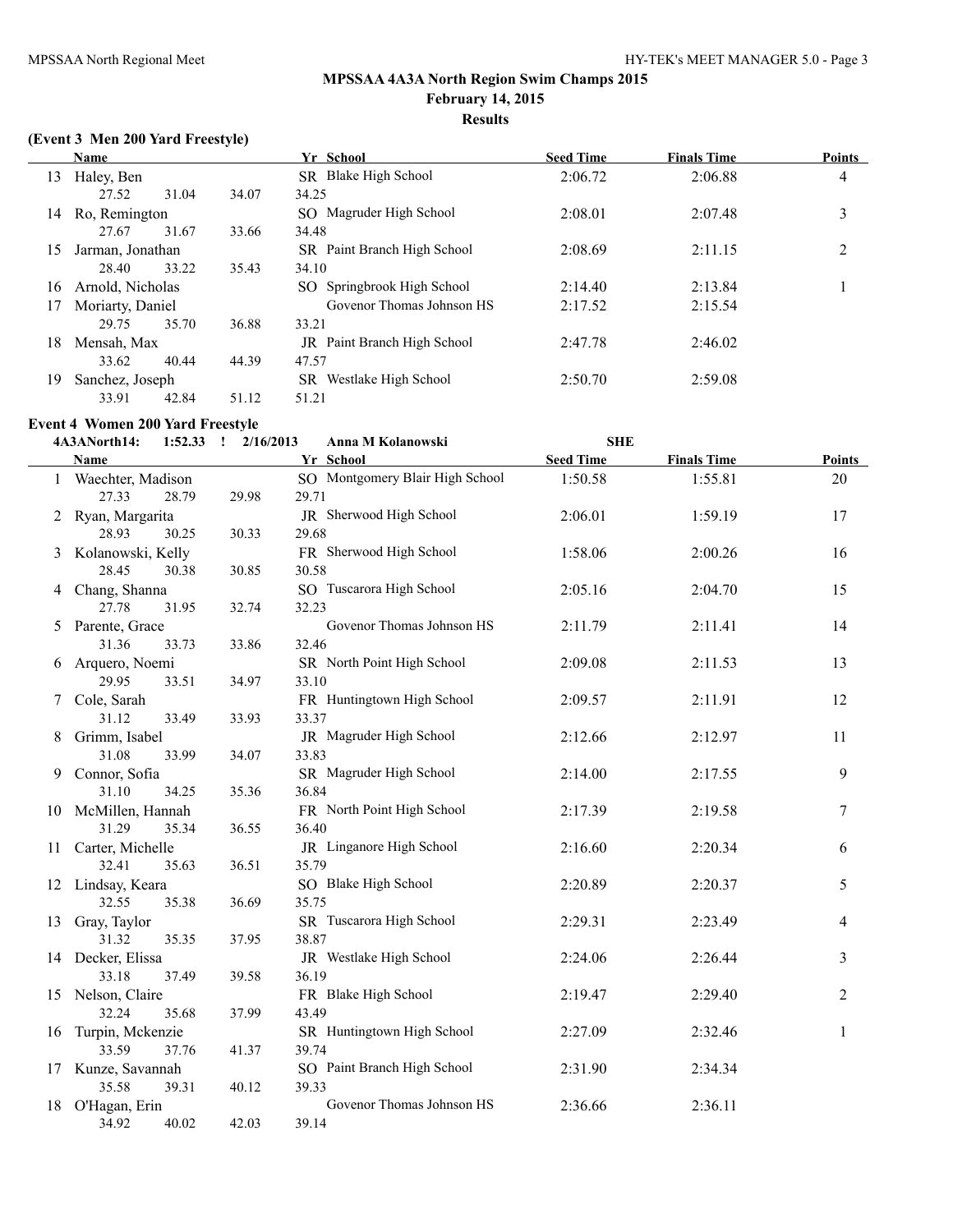# **(Event 4 Women 200 Yard Freestyle)**

|    | <b>Name</b>        |       |       | Yr School                       | <b>Seed Time</b> | <b>Finals Time</b> | Points |
|----|--------------------|-------|-------|---------------------------------|------------------|--------------------|--------|
| 19 | Cote, Sophia       |       |       | JR Springbrook High School      | 2:33.20          | 2:41.15            |        |
|    | 36.90              | 40.40 | 42.16 | 41.69                           |                  |                    |        |
| 20 | Clark, Aundrea     |       |       | SO Paint Branch High School     | 2:56.52          | 2:54.84            |        |
|    | 38.33              | 43.07 | 47.00 | 46.44                           |                  |                    |        |
|    | --- Forte, Brianna |       |       | SO Montgomery Blair High School | 2:04.14          | DO                 |        |
|    | 29.33              | 31.21 | 33.21 | 36.26                           |                  |                    |        |
|    | --- Dazzo, Jocelyn |       |       | Springbrook High School         | 2:59.56          | NS                 |        |
|    |                    |       |       |                                 |                  |                    |        |

# **Event 5 Men 200 Yard IM**

|              | 1:58.33<br>4A3ANorth14:           | 2/18/2012<br>$\cdot$ : | <b>Jack Foster</b>              | <b>MTB</b>       |                    |               |
|--------------|-----------------------------------|------------------------|---------------------------------|------------------|--------------------|---------------|
|              | Name                              |                        | Yr School                       | <b>Seed Time</b> | <b>Finals Time</b> | <b>Points</b> |
| $\mathbf{1}$ | Sukachevin, Kaden                 |                        | JR Montgomery Blair High School | 2:00.05          | 2:01.62            | 20            |
|              | 25.89<br>32.48                    | 35.10                  | 28.15                           |                  |                    |               |
|              | 2 Kenney, Matt                    |                        | JR Blake High School            | 2:00.45          | 2:01.74            | 17            |
|              | 26.33<br>31.74                    | 36.65                  | 27.02                           |                  |                    |               |
|              | 3 Hopkins, Wesley                 |                        | SR Montgomery Blair High School | 2:00.21          | 2:03.48            | 16            |
|              | 26.85<br>30.96                    | 36.75                  | 28.92                           |                  |                    |               |
| 4            | Jones, Michael                    |                        | SR Huntingtown High School      | 2:08.35          | 2:07.70            | 15            |
|              | 26.46<br>32.34                    | 39.47                  | 29.43                           |                  |                    |               |
|              | 5 Kong, Austin                    |                        | SR Sherwood High School         | 2:10.62          | 2:13.59            | 14            |
|              | 26.95<br>35.01                    | 38.96                  | 32.67                           |                  |                    |               |
| 6            | Martinez, Andrew                  |                        | FR Sherwood High School         | 2:11.48          | 2:15.97            | 13            |
|              | 30.13<br>34.87                    | 41.42                  | 29.55                           |                  |                    |               |
| 7            | Akerley, Liam                     |                        | SO Springbrook High School      | 2:17.09          | 2:17.47            | 12            |
|              | 29.44<br>36.95                    | 39.29                  | 31.79                           |                  |                    |               |
|              | Farias, Jack                      |                        | SO Paint Branch High School     | 2:13.34          | 2:17.52            | 11            |
|              | 30.09<br>35.58                    | 40.65                  | 31.20                           |                  |                    |               |
| 9.           | Agravante, Emmanuel               |                        | FR North Point High School      | 2:17.69          | 2:17.56            | 9             |
|              | 28.64<br>37.02                    | 40.23                  | 31.67                           |                  |                    |               |
|              | 10 Braddock, Nate                 |                        | Springbrook High School         | 2:17.44          | 2:18.86            | 7             |
|              | 30.54<br>34.95                    | 43.23                  | 30.14                           |                  |                    |               |
| 11           | Spain, Zachary                    |                        | JR Huntingtown High School      | 2:20.50          | 2:19.47            | 6             |
|              | 36.82<br>31.29                    | 38.31                  | 33.05<br>FR Blake High School   | 2:22.84          | 2:22.66            |               |
|              | 12 Le, Quan<br>30.48<br>36.03     |                        | 34.98                           |                  |                    | 5             |
|              |                                   | 41.17                  | JR North Point High School      | 2:23.97          | 2:25.01            | 4             |
|              | 13 Rawson, Nick<br>30.33<br>37.71 | 42.13                  | 34.84                           |                  |                    |               |
|              | 14 Smatlak, Robert                |                        | SR Tuscarora High School        | 2:30.43          | 2:27.58            | 3             |
|              | 29.66<br>34.81                    | 44.63                  | 38.48                           |                  |                    |               |
| 15           | Webster, Dylan                    |                        | JR Magruder High School         | 2:32.88          | 2:28.47            | 2             |
|              | 30.63<br>37.99                    | 44.41                  | 35.44                           |                  |                    |               |
| 16           | Xie, Tom                          |                        | FR Tuscarora High School        | 2:29.83          | 2:29.32            | 1             |
|              | 32.37<br>41.36                    | 40.69                  | 34.90                           |                  |                    |               |
| 17           | Ramirez, Juancarlos               |                        | FR Magruder High School         | 2:36.49          | 2:34.16            |               |
|              | 29.59<br>41.07                    | 48.17                  | 35.33                           |                  |                    |               |
|              | 18 Richmond, Justin               |                        | JR Linganore High School        | 2:37.11          | 2:39.12            |               |
|              | 33.29<br>41.29                    | 46.86                  | 37.68                           |                  |                    |               |
|              | 19 Nordman, Ben                   |                        | JR Westlake High School         | 3:08.27          | 3:20.06            |               |
|              | 40.89<br>1:02.01                  | 52.68                  | 44.48                           |                  |                    |               |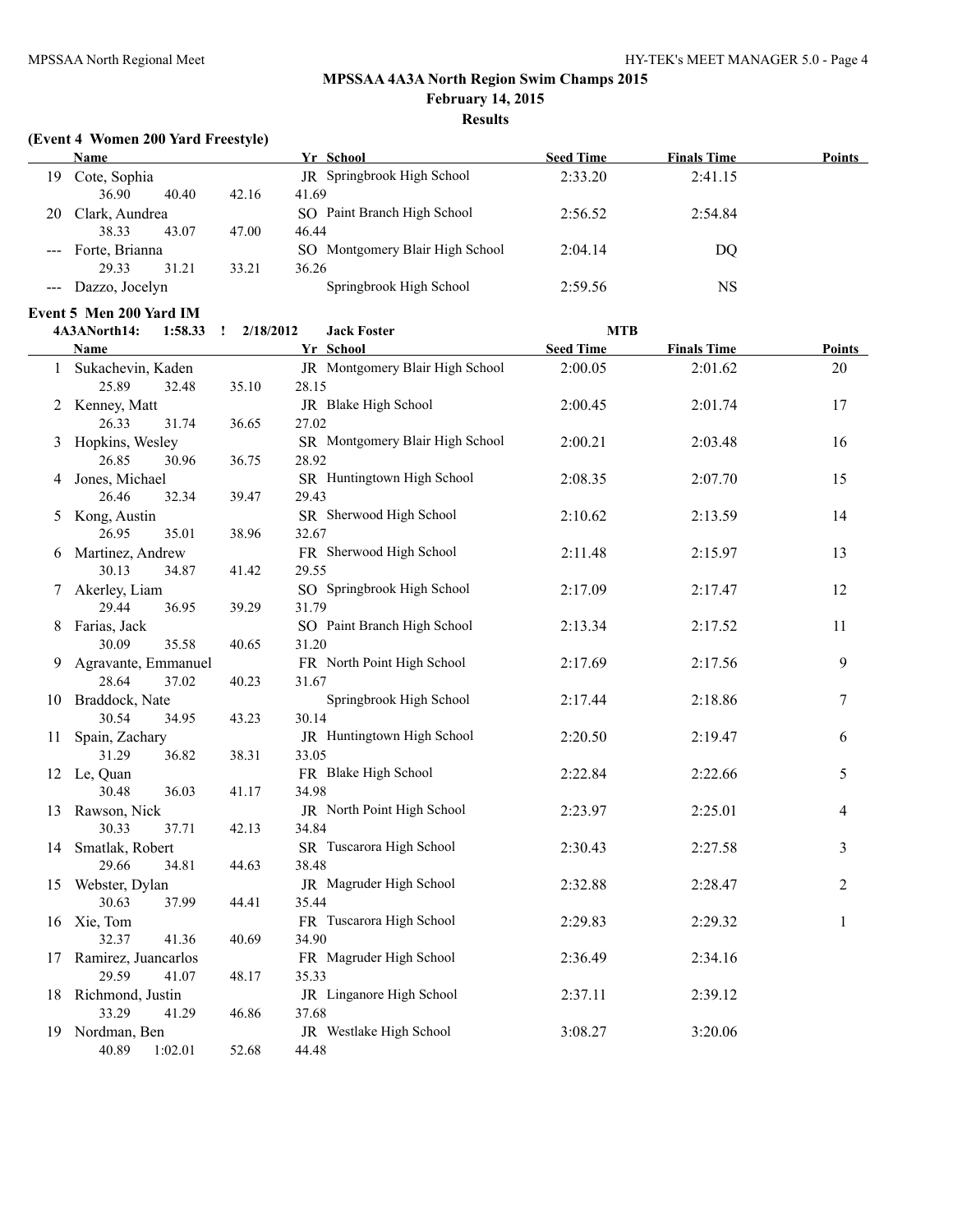# **MPSSAA 4A3A North Region Swim Champs 2015 February 14, 2015**

# **Results**

#### **Event 6 Women 200 Yard IM**

|                     | 4A3ANorth14:<br>2:12.11               | 2/14/2015<br>$\mathbf{I}$ | <b>Sarah Levendusky</b>              | <b>JHB</b>       |                    |               |
|---------------------|---------------------------------------|---------------------------|--------------------------------------|------------------|--------------------|---------------|
|                     | <b>Name</b>                           |                           | Yr School                            | <b>Seed Time</b> | <b>Finals Time</b> | <b>Points</b> |
|                     | 1 Levendusky, Sarah                   |                           | SO Blake High School                 | 2:09.77          | 2:12.11!           | 20            |
|                     | 29.12<br>33.53                        | 38.71                     | 30.75                                |                  |                    |               |
|                     | 2 Matusek, Kathleen                   |                           | SO Magruder High School              | 2:10.62          | 2:12.31            | 17            |
|                     | 29.05<br>35.88                        | 37.36                     | 30.02                                |                  |                    |               |
| 3                   | Wenhold, Jaimy                        |                           | SO Sherwood High School              | 2:12.62          | 2:16.99            | 16            |
|                     | 29.07<br>34.49                        | 41.87                     | 31.56                                |                  |                    |               |
|                     | 4 Zhou, Amy                           |                           | SR Montgomery Blair High School      | 2:16.25          | 2:17.31            | 15            |
|                     | 28.86<br>35.46                        | 42.45                     | 30.54                                |                  |                    |               |
| 5                   | Giddings, Grace                       |                           | FR Sherwood High School              | 2:16.09          | 2:19.35            | 14            |
|                     | 31.17<br>36.08                        | 40.25                     | 31.85                                |                  |                    |               |
| 6                   | Johnson, Rebekah                      |                           | SO Huntingtown High School           | 2:18.34          | 2:19.45            | 13            |
|                     | 30.10<br>33.46                        | 43.01                     | 32.88                                |                  |                    |               |
| 7                   | Yu, Rona                              |                           | JR Montgomery Blair High School      | 2:17.18          | 2:20.26            | 12            |
|                     | 30.84<br>34.25                        | 42.31                     | 32.86                                |                  |                    |               |
| 8                   | Sanidad, Cassandra                    |                           | FR Springbrook High School           | 2:21.66          | 2:23.99            | 11            |
|                     | 31.19<br>39.04                        | 39.05                     | 34.71                                |                  |                    |               |
| 9                   | Margolis, Maiya                       |                           | FR Magruder High School              | 2:34.86          | 2:35.04            | 9             |
|                     | 34.31<br>39.47                        | 45.66                     | 35.60                                |                  |                    |               |
|                     | 10 Hewitt, Melissa                    |                           | JR Blake High School                 | 2:35.82          | 2:35.11            | 7             |
|                     | 34.76<br>41.72                        | 43.65                     | 34.98                                |                  |                    |               |
| 11                  | Rivenburg, Julia                      |                           | SO North Point High School           | 2:37.72          | 2:44.14            | 6             |
|                     | 36.13<br>41.99                        | 49.50                     | 36.52                                |                  |                    |               |
| 12                  | McKenny, Cameryn                      |                           | JR Huntingtown High School           | 2:48.12          | 2:45.52            | 5             |
|                     |                                       | 49.12                     | 33.40                                |                  |                    |               |
| 13                  | Green, Erin                           |                           | SR North Point High School           | 2:43.09          | 2:45.84            | 4             |
|                     | 36.38<br>42.80                        | 50.71                     | 35.95                                |                  |                    |               |
| 14                  | Vega, Mikaela                         |                           | Govenor Thomas Johnson HS            | 2:46.05          | 2:46.57            | 3             |
|                     | 39.34<br>38.85                        | 48.60                     | 39.78                                |                  |                    |               |
| 15                  | Dugan, Reid                           |                           | SO Tuscarora High School             | 2:49.99          | 2:48.97            | 2             |
|                     | 35.74<br>45.79                        | 45.70                     | 41.74                                |                  |                    |               |
|                     | 16 Burke, Deanna                      |                           | SO Tuscarora High School             | 2:48.23          | 2:55.69            | 1             |
|                     | 38.20<br>44.96                        | 49.96                     | 42.57<br>Govenor Thomas Johnson HS   |                  |                    |               |
|                     | 17 Gallagher, Cacie<br>37.47<br>47.02 | 49.84                     | 42.65                                | 2:56.62          | 2:56.98            |               |
|                     |                                       |                           |                                      |                  |                    |               |
| 18                  | Borczuch, Rachel<br>41.07<br>49.23    | 57.85                     | JR Paint Branch High School<br>42.22 | 3:00.89          | 3:10.37            |               |
| $\qquad \qquad - -$ | Decker, Emily                         |                           | FR Westlake High School              | 2:28.86          | <b>DFS</b>         |               |
|                     |                                       |                           |                                      |                  |                    |               |

# **Event 7 Men 50 Yard Freestyle**

|    | 2/14/2015<br>4A3ANorth14:<br>21.94 |     | <b>Brady Ott</b>                  | <b>JHB</b>       |                    |               |
|----|------------------------------------|-----|-----------------------------------|------------------|--------------------|---------------|
|    | <b>Name</b>                        |     | Yr School                         | <b>Seed Time</b> | <b>Finals Time</b> | <b>Points</b> |
|    | Ott, Brady                         |     | FR Blake High School              | 21.55            | 21.94!             | 20            |
|    | 2 Gordon, Gregory                  | JR  | Huntingtown High School           | 22.70            | 22.06              | 17            |
|    | 3 Brown de Colstoun, Thomas        |     | SO Montgomery Blair High School   | 22.53            | 22.81              | 16            |
|    | 4 Essing, Matthew                  |     | JR North Point High School        | 23.06            | 23.13              | 15            |
|    | 5 Fisher, Christian                |     | <b>JR</b> North Point High School | 23.17            | 23.44              | 14            |
| 6. | Black, Declan                      |     | FR Sherwood High School           | 23.13            | 23.60              | 13            |
|    | Manley, Jacob                      |     | Govenor Thomas Johnson HS         | 23.89            | 23.81              | 12            |
| 8. | Brown, Miles                       | FR. | Blake High School                 | 23.59            | 23.89              | 11            |
|    | McNeil, Matthew                    |     | SR Springbrook High School        | 24.08            | 24.12              | 9             |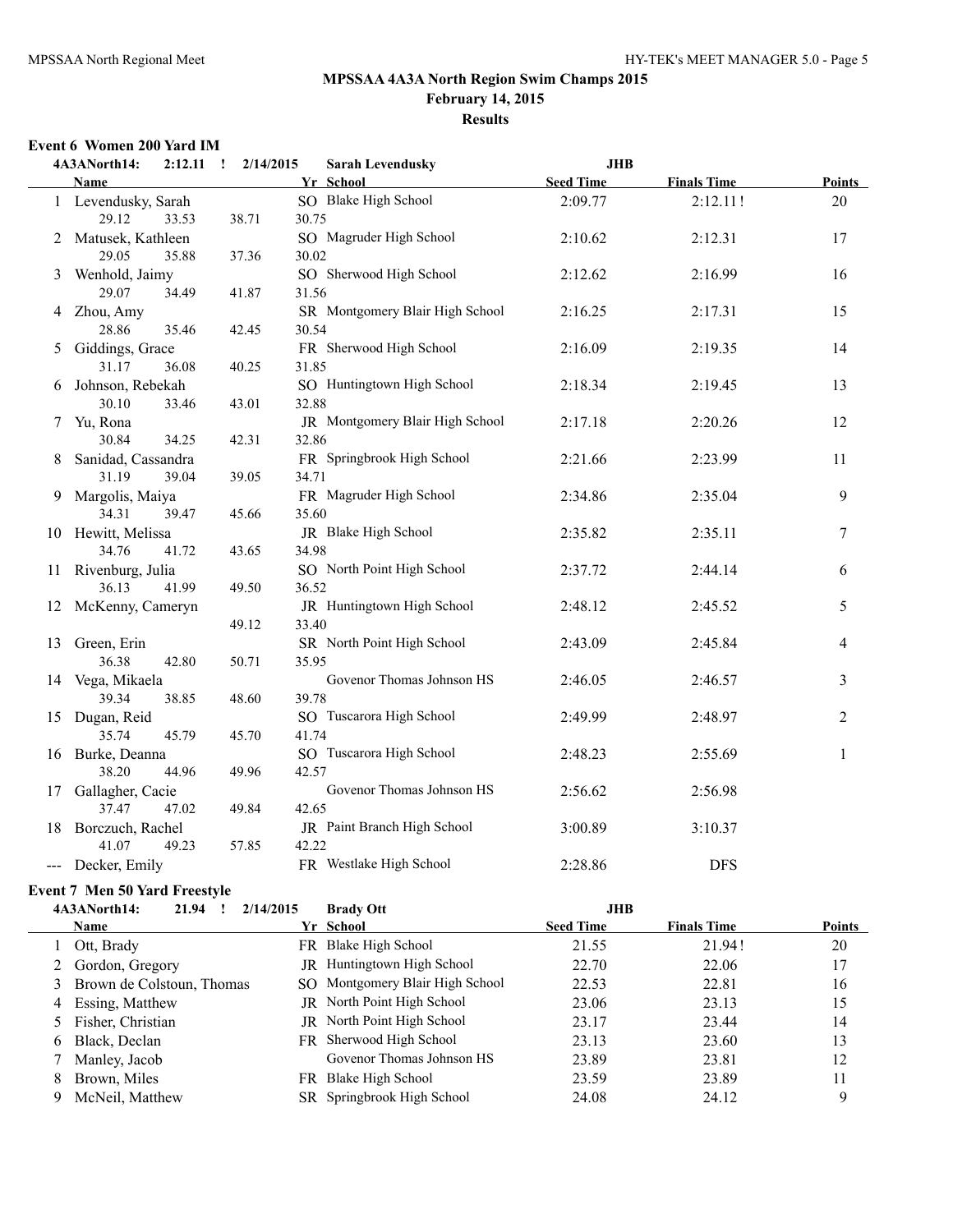#### **(Event 7 Men 50 Yard Freestyle)**

|     | <b>Name</b>        |     | Yr School                          | <b>Seed Time</b> | <b>Finals Time</b> | <b>Points</b> |
|-----|--------------------|-----|------------------------------------|------------------|--------------------|---------------|
| 10  | Gomez, Mateo       |     | SO Sherwood High School            | 24.37            | 24.43              | 7             |
| 11  | Lathrop, John      |     | SO Montgomery Blair High School    | 23.97            | 24.53              | 6             |
| 12  | Wolf, Dyllon       |     | FR Huntingtown High School         | 25.47            | 24.64              |               |
| 13  | Evantanto, Azevedo |     | SR Magruder High School            | 24.80            | 24.78              | 4             |
| 14  | Yetter, Luka       |     | Springbrook High School            | 25.83            | 25.14              | 3             |
| 15. | Cornely, Jonathan  | JR  | Magruder High School               | 24.82            | 25.34              | າ             |
| 16  | Peterson, Brady    | SO  | Tuscarora High School              | 25.81            | 25.61              |               |
| 17  | Kunz, Justin       | SO. | Tuscarora High School              | 26.09            | 25.76              |               |
| 18  | Mensah, Max        |     | <b>JR</b> Paint Branch High School | 27.14            | 27.82              |               |
| 19  | Clark, Devin       |     | Govenor Thomas Johnson HS          | 27.87            | 29.31              |               |
| 20  | Garabedian, Noah   |     | JR Linganore High School           | 29.04            | 29.37              |               |
| 21  | Chapman, Alex      | FR. | Westlake High School               | 29.85            | 30.11              |               |
| 22  | DeMember, Matt     |     | JR Linganore High School           | 34.28            | 34.18              |               |
| 23  | Medel, Edmundo     | JR  | Westlake High School               | 38.74            | 35.70              |               |

#### **Event 8 Women 50 Yard Freestyle**

|    | 4A3ANorth14:             | 2/14/2015<br>23.78<br>$\mathbf{I}$ | <b>Morgan Hill</b>           | <b>SHE</b>       |                     |                |
|----|--------------------------|------------------------------------|------------------------------|------------------|---------------------|----------------|
|    | Name                     |                                    | Yr School                    | <b>Seed Time</b> | <b>Finals Time</b>  | Points         |
|    | Hill, Morgan             | $_{\rm JR}$                        | Sherwood High School         | 23.01            | 23.78!              | 20             |
| 2  | Johnson, Catherine       | JR                                 | Springbrook High School      | 23.66            | 24.38               | 17             |
| 3  | Grant, Sammie            | FR -                               | Montgomery Blair High School | 24.73            | 25.02               | 16             |
| 4  | Doan, Melanie            | JR                                 | Paint Branch High School     | 24.48            | 25.12               | 15             |
| 5  | Nolan, Kennedy           | FR                                 | Sherwood High School         | 25.93            | 25.86               | 14             |
| 6  | Liu, Sophia              | SO.                                | Montgomery Blair High School | 25.58            | 26.44               | 13             |
|    | Routzahn, Samantha       |                                    | SR Tuscarora High School     | 27.35            | 27.16               | 12             |
| 8  | Stuart, Ashley           |                                    | JR Blake High School         | 27.31            | 27.41               | 11             |
| 9  | Essing, Carsen           | FR                                 | North Point High School      | 27.23            | 27.47               | 9              |
| 10 | LaFontant, Lisette       | SO.                                | North Point High School      | 27.63            | 27.50               | 7              |
| 11 | Lo, Georgia              | FR.                                | <b>Blake High School</b>     | 27.75            | 27.65               | 6              |
| 12 | Perez, Sarah             | SO.                                | Tuscarora High School        | 28.28            | 28.19               | 5              |
| 13 | Keith, Mauriella         | SO.                                | Magruder High School         | 28.13            | 28.27               | 4              |
| 14 | Bauer, Kiley             | <b>SR</b>                          | Huntingtown High School      | 27.77            | 28.39               | 3              |
| 15 | Connor, Sofia            | SR.                                | Magruder High School         | 28.25            | 29.15               | $\overline{c}$ |
| 16 | Gordon, Allison          |                                    | FR Huntingtown High School   | 29.75            | 29.61               | 1              |
| 17 | O'Connor, Erin           |                                    | Govenor Thomas Johnson HS    | 28.76            | 29.67               |                |
| 18 | Jung, Crystal            | SO <sub>2</sub>                    | Springbrook High School      | 28.81            | 29.68               |                |
| 19 | Cencula, Jordan          |                                    | FR Linganore High School     | 29.63            | 29.77               |                |
| 20 | Williams, Danica         |                                    | SO Paint Branch High School  | 30.38            | 30.75               |                |
| 21 | McGann, Caroline         |                                    | Govenor Thomas Johnson HS    | 30.55            | 31.12               |                |
| 22 | Britt, Amani             |                                    | SO Westlake High School      | 34.56            | 34.77               |                |
| 23 | Welbourn, Jenna          |                                    | FR Linganore High School     | 40.08            | 37.31               |                |
| 24 | Wallace, Princess        |                                    | SO Westlake High School      | 39.71            | 39.07               |                |
|    | Event 9 Men 1 mtr Diving |                                    |                              |                  |                     |                |
|    | Name                     |                                    | Yr School                    |                  | <b>Finals Score</b> |                |
|    | Ho, Mica                 |                                    | SR Springbrook High School   | 232.35           | 483.15              |                |
| 2  | Carlson, Cody            |                                    | SO Sherwood High School      | 179.80           | 415.70              |                |
| 3  | Graves, Colin            |                                    | FR Sherwood High School      | 162.20           | 287.80              |                |

4 Garguilo, Dominic Govenor Thomas Johnson HS NP 245.15 5 Bird, Joey SO Magruder High School 137.70 187.10 McBain, Roger SR Magruder High School 144.50 179.20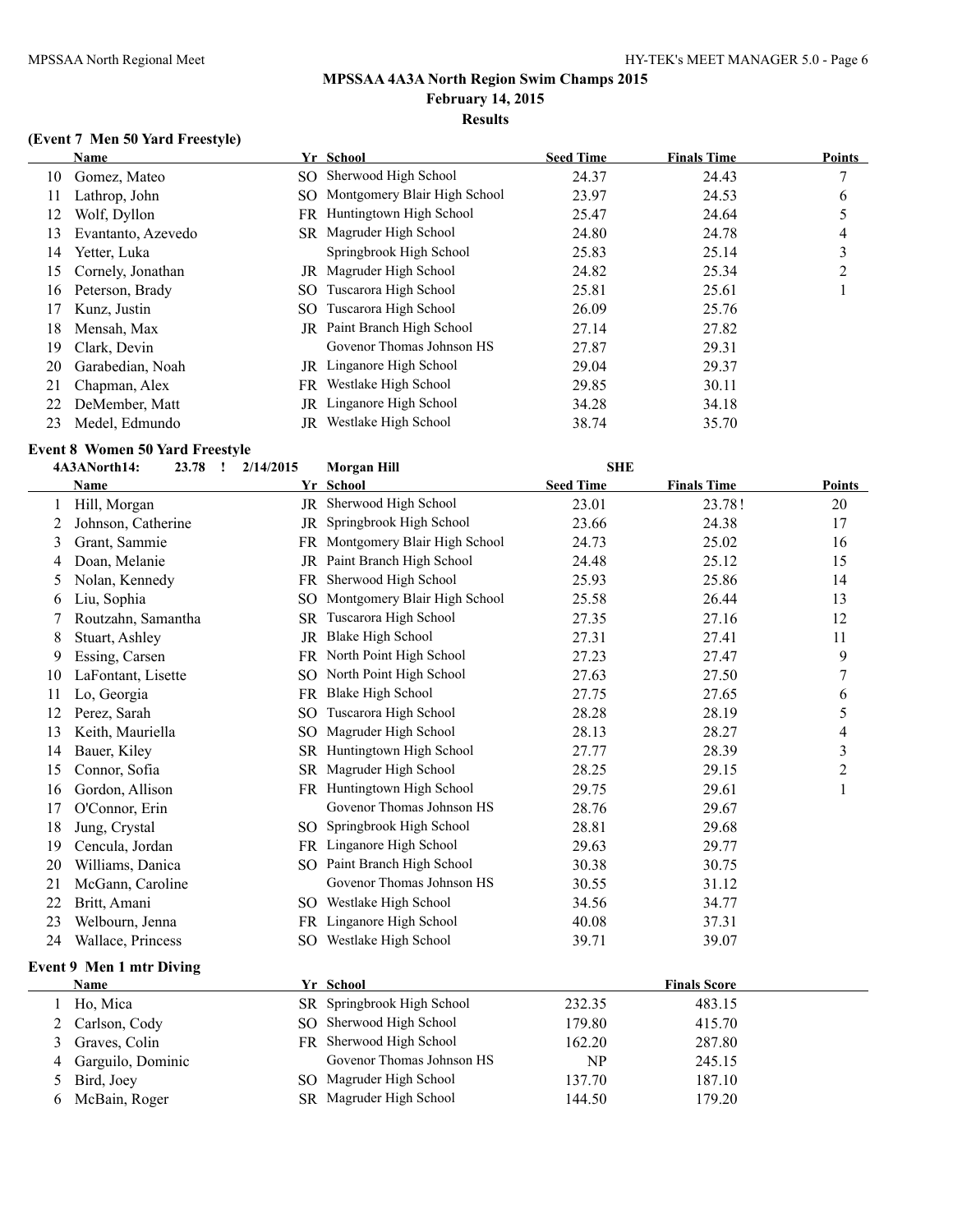# **(Event 9 Men 1 mtr Diving)**

|                                          | Name                                   |           | Yr School                       |                  | <b>Finals Score</b> |               |
|------------------------------------------|----------------------------------------|-----------|---------------------------------|------------------|---------------------|---------------|
|                                          | Kharkar, Bijoy                         |           | Springbrook High School         | NP               | 175.40              |               |
|                                          | Coates, Liam                           |           | Govenor Thomas Johnson HS       | NP               | NS                  |               |
| $\hspace{0.05cm} \ldots \hspace{0.05cm}$ | Guerrera, Matthew                      |           | JR Montgomery Blair High School | 105.35           | <b>NS</b>           |               |
|                                          | <b>Event 10 Women 1 mtr Diving</b>     |           |                                 |                  |                     |               |
|                                          | <b>Name</b>                            |           | Yr School                       |                  | <b>Finals Score</b> |               |
| 1                                        | Graves, Caroline                       |           | SR Sherwood High School         | NP               | 279.80              |               |
| 2                                        | Carr, Elana                            |           | SR Blake High School            | 183.90           | 250.95              |               |
| 3                                        | Bergman, Cecilia                       |           | SR Montgomery Blair High School | 138.55           | 240.20              |               |
| 4                                        | Amitay, Olivia                         |           | FR Montgomery Blair High School | 132.65           | 239.15              |               |
| 5                                        | Panton, Athena                         |           | JR Tuscarora High School        | NP               | 214.55              |               |
| 6                                        | Sciotti, Nicole                        |           | SO Sherwood High School         | NP               | 208.30              |               |
| 7                                        | Bird, Tori                             |           | FR Magruder High School         | 109.60           | 161.30              |               |
| $---$                                    | Galakanos, Kristina                    |           | SO Blake High School            | 116.75           | DQ                  |               |
| $\qquad \qquad - \qquad -$               | Bushby, Maria                          |           | JR Magruder High School         | 118.15           | <b>DNF</b>          |               |
|                                          | <b>Event 11 Men 100 Yard Butterfly</b> |           |                                 |                  |                     |               |
|                                          | 4A3ANorth14:<br>53.56 !                | 2/17/2014 | <b>Michael A Thomas</b>         | <b>MTB</b>       |                     |               |
|                                          | Name                                   |           | Yr School                       | <b>Seed Time</b> | <b>Finals Time</b>  | <b>Points</b> |
|                                          | 1 Amitay, Ethan<br>26.22<br>29.92      |           | SR Montgomery Blair High School | 53.78            | 56.14               | 20            |
|                                          | 2 Kong, Austin<br>26.89<br>29.91       |           | SR Sherwood High School         | 55.56            | 56.80               | 17            |
| 3                                        | Hopkins, Wesley<br>26.91<br>30.42      |           | SR Montgomery Blair High School | 54.94            | 57.33               | 16            |
| 4                                        | Wiggins, Chris<br>26.62<br>31.10       |           | SO Blake High School            | 57.21            | 57.72               | 15            |
| 5                                        | Jones, Michael<br>26.72<br>31.56       |           | SR Huntingtown High School      | 57.33            | 58.28               | 14            |
| 6                                        | Stanton, Aaron<br>27.85<br>31.09       |           | FR Blake High School            | 58.77            | 58.94               | 13            |
| 7                                        | Johnson, Malik<br>26.98<br>32.19       |           | SR North Point High School      | 58.75            | 59.17               | 12            |
| 8                                        | Martin, Thomas<br>32.50<br>27.21       |           | SR Sherwood High School         | 58.76            | 59.71               | 11            |
| 9                                        | Agravante, Emmanuel<br>28.20<br>32.79  |           | FR North Point High School      | 1:01.67          | 1:00.99             | 9             |
| 10                                       | Tougas, Kai<br>29.04<br>33.41          |           | SO Huntingtown High School      | 1:03.10          | 1:02.45             | 7             |
| 11                                       | Manley, Jacob<br>28.90<br>33.63        |           | Govenor Thomas Johnson HS       | 1:03.73          | 1:02.53             | 6             |
|                                          | 12 Peterson, Brady<br>29.47<br>33.45   |           | SO Tuscarora High School        | 1:04.67          | 1:02.92             | 5             |
| 13                                       | Ramirez, Juancarlos<br>29.81<br>33.65  |           | FR Magruder High School         | 1:02.68          | 1:03.46             | 4             |
| 14                                       | Mannella, Jack<br>31.63<br>36.51       |           | SO Magruder High School         | 1:05.34          | 1:08.14             | 3             |
| 15                                       | Yetter, Luka<br>30.97<br>37.38         |           | Springbrook High School         | 1:08.40          | 1:08.35             | 2             |
| 16                                       | Ventura, Walter<br>31.48<br>37.02      |           | JR Tuscarora High School        | 1:05.52          | 1:08.50             | 1             |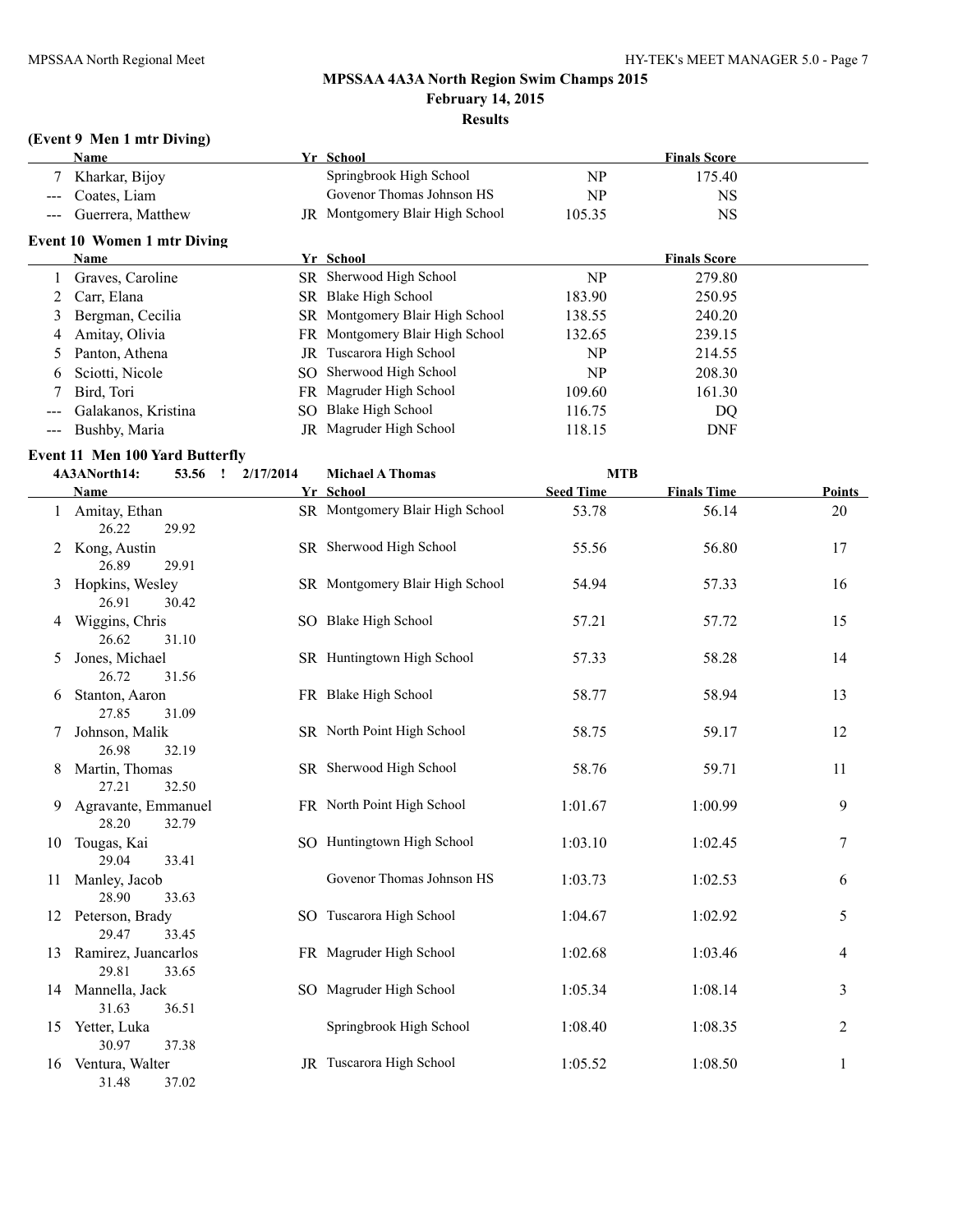# **(Event 11 Men 100 Yard Butterfly)**

| Name                                 | Yr School                   | <b>Seed Time</b> | <b>Finals Time</b> | Points |
|--------------------------------------|-----------------------------|------------------|--------------------|--------|
| Creagan, William<br>30.99<br>38.00   | FR Paint Branch High School | 1:07.93          | 1:08.99            |        |
| 18<br>Gibbs, James<br>31.76<br>39.03 | SR Paint Branch High School | 1:11.56          | 1:10.79            |        |
| Bikamba, Tai<br>19<br>32.65<br>41.54 | SR Springbrook High School  | 1:15.93          | 1:14.19            |        |

# **Event 12 Women 100 Yard Butterfly**<br>4A3ANorth14: 58.62 1 2/16/

|   | 4A3ANorth14:                             | 58.62 : 2/16/2013 | Morgan E Hill                   | <b>SHE</b>       |                    |               |
|---|------------------------------------------|-------------------|---------------------------------|------------------|--------------------|---------------|
|   | <b>Name</b>                              |                   | Yr School                       | <b>Seed Time</b> | <b>Finals Time</b> | <b>Points</b> |
|   | 1 Kannan, Hannah<br>28.37<br>31.03       |                   | FR Montgomery Blair High School | 56.62            | 59.40              | 20            |
|   | 2 Matusek, Kathleen<br>29.00<br>31.13    |                   | SO Magruder High School         | 1:02.85          | 1:00.13            | 17            |
| 3 | Kaufman, Colleen<br>28.57<br>32.20       |                   | JR Sherwood High School         | 59.93            | 1:00.77            | 16            |
|   | 4 Zhou, Amy<br>29.41<br>32.68            |                   | SR Montgomery Blair High School | 57.94            | 1:02.09            | 15            |
| 5 | Chang, Shanna<br>29.09<br>33.38          |                   | SO Tuscarora High School        | 1:02.90          | 1:02.47            | 14            |
|   | 6 Nolan, Kennedy<br>30.31<br>33.11       |                   | FR Sherwood High School         | 1:01.09          | 1:03.42            | 13            |
|   | 7 Parente, Grace<br>29.97<br>33.58       |                   | Govenor Thomas Johnson HS       | 1:04.64          | 1:03.55            | 12            |
|   | 8 Nelson, Claire<br>33.98<br>37.07       |                   | FR Blake High School            | 1:12.85          | 1:11.05            | 11            |
| 9 | Sonnenberg, Rebecca<br>32.83<br>39.40    |                   | JR Magruder High School         | 1:11.57          | 1:12.23            | 9             |
|   | 10 Ferguson, Hallie<br>33.58<br>40.05    |                   | JR North Point High School      | 1:18.11          | 1:13.63            | 7             |
|   | 11 Plihal, Olivia<br>34.59<br>39.41      |                   | SO Blake High School            | 1:17.23          | 1:14.00            | 6             |
|   | 12 Rivenburg, Julia<br>34.48<br>39.57    |                   | SO North Point High School      | 1:11.66          | 1:14.05            | 5             |
|   | 13 Mancinelli, Erica<br>34.23<br>40.88   |                   | SR Tuscarora High School        | 1:17.53          | 1:15.11            | 4             |
|   | 14 Sletten, Lindsay<br>35.26<br>40.86    |                   | JR Paint Branch High School     | 1:17.46          | 1:16.12            | 3             |
|   | 15 Cencula, Jordan<br>34.73<br>43.32     |                   | FR Linganore High School        | 1:16.11          | 1:18.05            | 2             |
|   | 16 Lewis, Amanda<br>36.26<br>42.18       |                   | SO Huntingtown High School      | 1:19.29          | 1:18.44            | $\mathbf{1}$  |
|   | 17 McKenny, Cameryn<br>37.39<br>41.64    |                   | JR Huntingtown High School      | 1:13.89          | 1:19.03            |               |
|   | 18 Cote, Sophia<br>35.95<br>45.32        |                   | JR Springbrook High School      | 1:17.56          | 1:21.27            |               |
|   | 19 Fitzgerald, Jessica<br>39.58<br>54.69 |                   | Govenor Thomas Johnson HS       | 1:29.57          | 1:34.27            |               |
|   | Gibbs, Mia                               |                   | SO Paint Branch High School     | 1:16.99          | <b>DFS</b>         |               |
|   | Decker, Emily                            |                   | FR Westlake High School         | 1:09.57          | <b>DFS</b>         |               |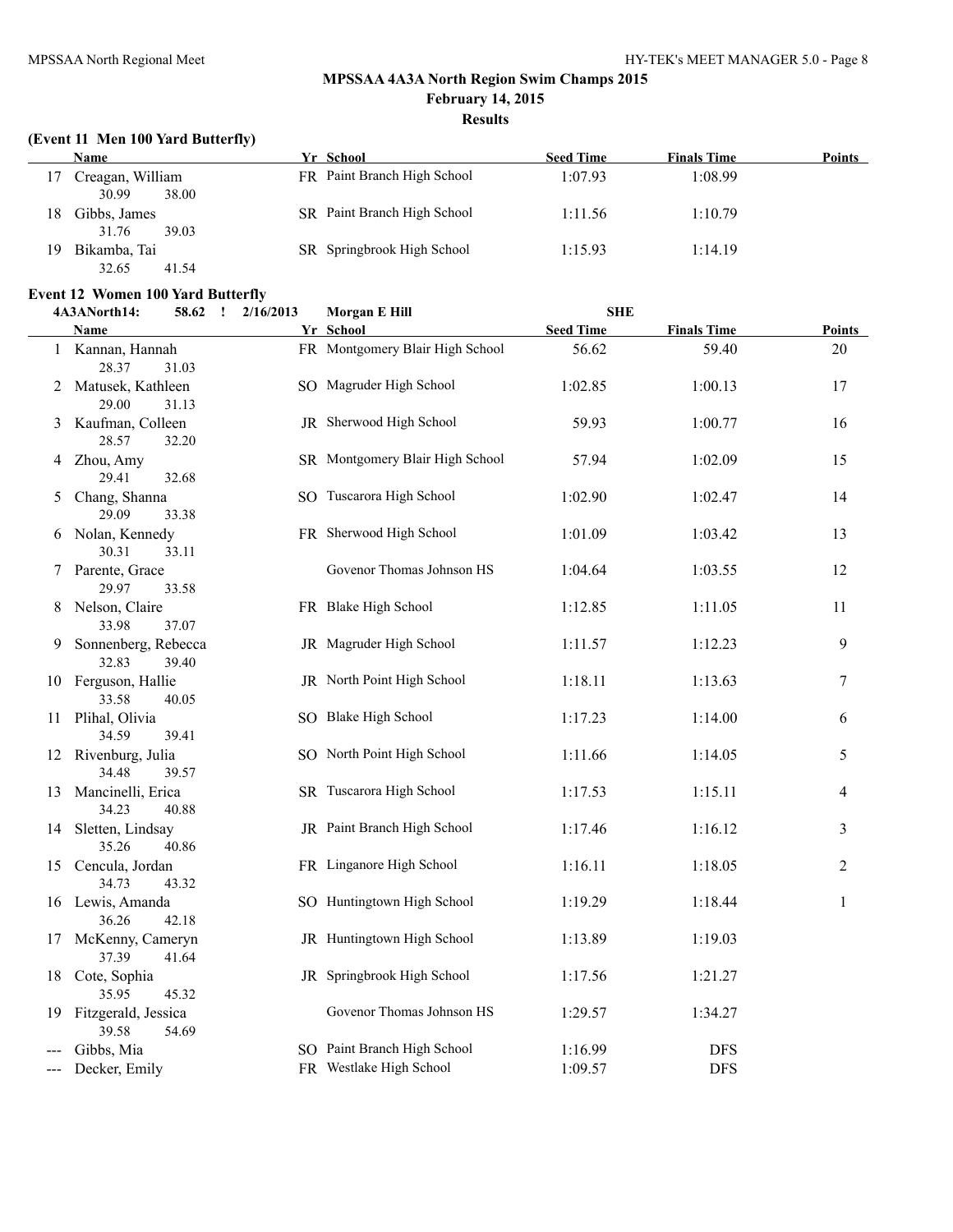# **Event 13 Men 100 Yard Freestyle**

|    | 4A3ANorth14:<br>48.48                  | 2/14/2015<br>$\cdot$ | <b>Brady Ott</b>                | JHB              |                    |               |
|----|----------------------------------------|----------------------|---------------------------------|------------------|--------------------|---------------|
|    | Name                                   |                      | Yr School                       | <b>Seed Time</b> | <b>Finals Time</b> | <b>Points</b> |
|    | 1 Ott, Brady<br>23.42<br>25.06         |                      | FR Blake High School            | 49.06            | 48.48!             | 20            |
|    | 2 Gordon, Gregory<br>23.48<br>25.45    |                      | JR Huntingtown High School      | 50.61            | 48.93              | 17            |
|    | 3 Reed, Hunter<br>23.55<br>25.57       |                      | JR Magruder High School         | 48.97            | 49.12              | 16            |
|    | 4 Sukachevin, Kaden<br>23.89<br>26.03  |                      | JR Montgomery Blair High School | 48.93            | 49.92              | 15            |
| 5  | Ryan, Jake<br>24.15<br>25.95           |                      | SR Sherwood High School         | 50.82            | 50.10              | 14            |
|    | 6 Essing, Matthew<br>24.51<br>26.30    |                      | JR North Point High School      | 50.49            | 50.81              | 13            |
|    | 7 Lathrop, Paul<br>26.39<br>24.77      |                      | SR Montgomery Blair High School | 50.59            | 51.16              | 12            |
| 8  | Chiffy, Christian<br>25.38<br>27.77    |                      | SR Huntingtown High School      | 54.55            | 53.15              | 11            |
| 9. | Black, Declan<br>25.33<br>27.85        |                      | FR Sherwood High School         | 51.67            | 53.18              | 9             |
|    | 10 Brown, Miles<br>26.06<br>27.83      |                      | FR Blake High School            | 53.59            | 53.89              | 7             |
| 11 | McNeil, Matthew                        |                      | SR Springbrook High School      | 57.90            | 54.35              | 6             |
| 12 | Gibson, Luke<br>26.63<br>28.34         |                      | JR North Point High School      | 55.23            | 54.97              | 5             |
| 13 | Giuseppetti, Anthony<br>26.50<br>28.94 |                      | SO Tuscarora High School        | 56.19            | 55.44              | 4             |
|    | 14 Ro, Remington<br>26.16<br>29.37     |                      | SO Magruder High School         | 55.70            | 55.53              | 3             |
| 15 | Tran, Martin<br>27.95<br>29.63         |                      | SR Paint Branch High School     | 57.60            | 57.58              | 2             |
|    | 16 Horne, Cameron<br>30.97<br>34.59    |                      | Govenor Thomas Johnson HS       | 1:05.31          | 1:05.56            | $\mathbf{1}$  |
| 17 | Chapman, Alex<br>32.61<br>34.77        |                      | FR Westlake High School         | 1:10.28          | 1:07.38            |               |
| 18 | Granger, Matthew<br>31.07<br>37.67     |                      | Springbrook High School         | 1:10.46          | 1:08.74            |               |
| 19 | Myers, Kyle<br>32.53<br>38.57          |                      | Govenor Thomas Johnson HS       | 1:08.83          | 1:11.10            |               |
| 20 | Adams, Vincent<br>34.05<br>43.79       |                      | JR Westlake High School         | 1:23.52          | 1:17.84            |               |
| 21 | DeMember, Matt<br>36.50<br>43.25       |                      | JR Linganore High School        | 1:24.65          | 1:19.75            |               |
| 22 | Creagan, Colin<br>34.75<br>47.60       |                      | SR Paint Branch High School     | 1:10.81          | 1:22.35            |               |

# **Event 14 Women 100 Yard Freestyle**

| 4A3ANorth14:                | 51.77 | 2/14/2015 | Morgan Hill                | SHE              |                    |               |
|-----------------------------|-------|-----------|----------------------------|------------------|--------------------|---------------|
| Name                        |       |           | Yr School                  | <b>Seed Time</b> | <b>Finals Time</b> | <b>Points</b> |
| Hill, Morgan<br>24.99       | 26.78 |           | JR Sherwood High School    | 50.00            | 51.771             | 20            |
| Johnson, Catherine<br>25.44 | 28.62 |           | JR Springbrook High School | 52.27            | 54.06              |               |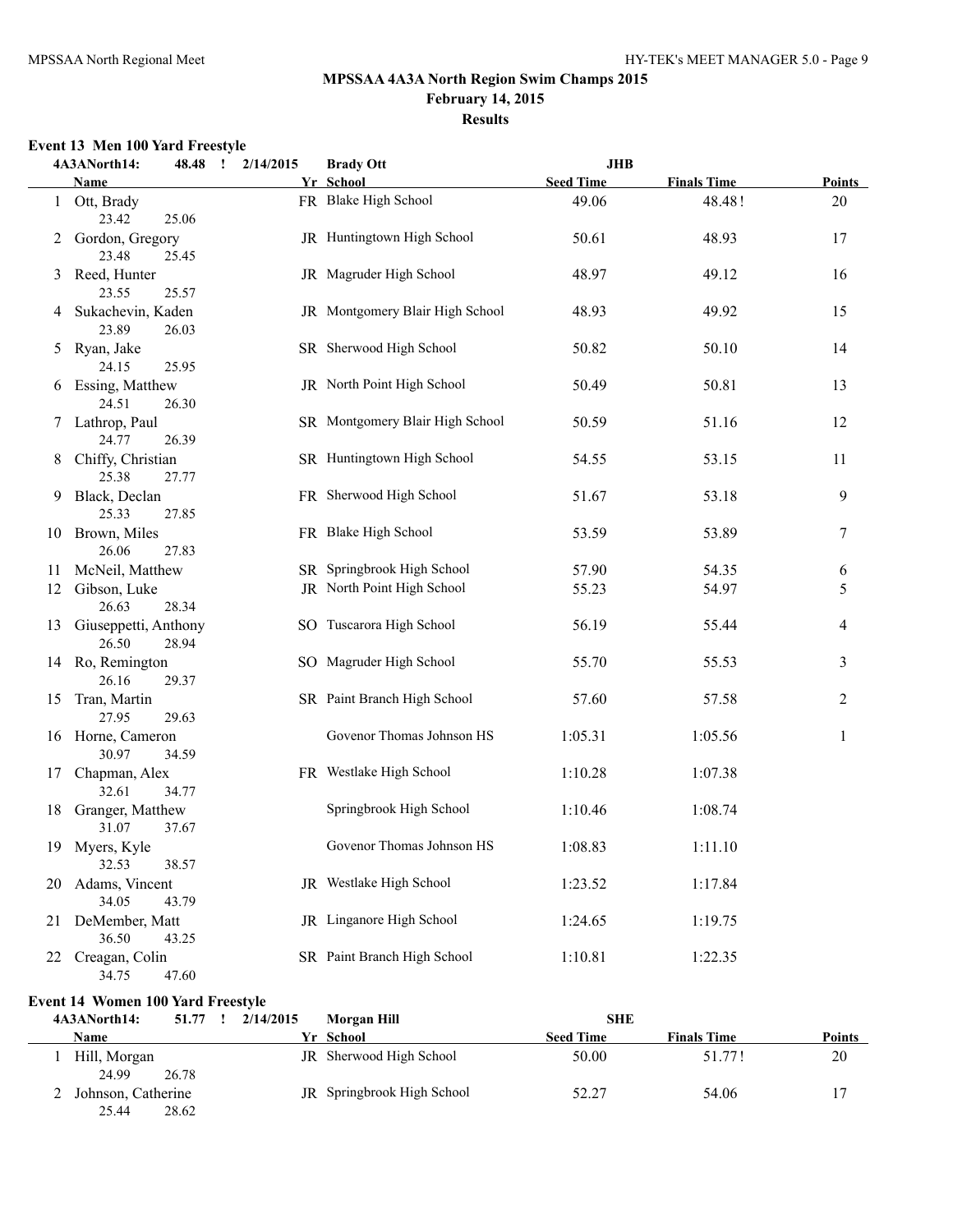#### **(Event 14 Women 100 Yard Freestyle)**

28.41 24.87

|     | <b>Name</b>                             |                | Yr School                                                  | <b>Seed Time</b> | <b>Finals Time</b> | <b>Points</b> |
|-----|-----------------------------------------|----------------|------------------------------------------------------------|------------------|--------------------|---------------|
| 3   | Grant, Sammie<br>26.31<br>28.45         |                | FR Montgomery Blair High School                            | 53.04            | 54.76              | 16            |
|     | 4 Liu, Sophia<br>27.25<br>29.39         |                | SO Montgomery Blair High School                            | 56.57            | 56.64              | 15            |
| 5   | Sigwalt, Rachel<br>26.98<br>30.14       |                | JR Blake High School                                       | 55.11            | 57.12              | 14            |
| 6   | Kolanowski, Christina<br>27.69<br>30.38 |                | SR Sherwood High School                                    | 57.32            | 58.07              | 13            |
| 7   | Arquero, Carla<br>29.51<br>31.72        |                | SO North Point High School                                 | 59.00            | 1:01.23            | 12            |
|     | 8 Lo, Georgia<br>29.61<br>31.77         |                | FR Blake High School                                       | 1:02.16          | 1:01.38            | 11            |
|     | 9 LaFontant, Lisette<br>29.02<br>32.52  |                | SO North Point High School                                 | 1:00.01          | 1:01.54            | 9             |
|     | 10 Keith, Mauriella<br>29.38<br>32.17   |                | SO Magruder High School                                    | 1:00.25          | 1:01.55            | 7             |
| 11  | Webster, Lucy<br>30.90<br>33.59         |                | FR Magruder High School                                    | 1:05.28          | 1:04.49            | 6             |
| 12  | Gray, Taylor<br>30.73<br>33.95          |                | SR Tuscarora High School                                   | 1:06.45          | 1:04.68            | 5             |
| 13  | Bauer, Kiley<br>30.14<br>34.75          |                | SR Huntingtown High School                                 | 1:03.22          | 1:04.89            | 4             |
|     | 14 Brammer, Natalie<br>31.78<br>34.57   |                | SR Westlake High School                                    | 1:06.79          | 1:06.35            | 3             |
| 15  | Gordon, Allison<br>32.69<br>34.11       |                | FR Huntingtown High School                                 | 1:06.26          | 1:06.80            | 2             |
|     | 16 McGann, Caroline<br>33.22<br>35.27   |                | Govenor Thomas Johnson HS                                  | 1:09.68          | 1:08.49            | 1             |
|     | 17 Ewin, Sarah<br>36.15<br>32.63        |                | SR Tuscarora High School                                   | 1:09.18          | 1:08.78            |               |
|     | 18 Dickerson, Sara<br>33.01<br>37.07    |                | Govenor Thomas Johnson HS                                  | 1:10.81          | 1:10.08            |               |
| 19. | Safstan, Mallory<br>34.64<br>37.40      |                | FR Linganore High School                                   | 1:11.12          | 1:12.04            |               |
| 20  | Akerley, Olivia<br>34.41<br>37.97       |                | Springbrook High School                                    | 1:12.17          | 1:12.38            |               |
|     | 21 Williams, Danica<br>34.49<br>37.96   |                | SO Paint Branch High School                                | 1:11.37          | 1:12.45            |               |
| 22  | Clark, Aundrea<br>38.99<br>41.78        |                | SO Paint Branch High School                                | 1:17.87          | 1:20.77            |               |
| 23  | Johnson, Devon<br>37.92<br>44.32        |                | SO Westlake High School                                    | 1:19.83          | 1:22.24            |               |
| 24  | Welbourn, Jenna<br>40.74<br>45.50       |                | FR Linganore High School                                   | 1:31.90          | 1:26.24            |               |
|     | Event 15 Men 500 Yard Freestyle         |                |                                                            |                  |                    |               |
|     | 4A3ANorth14:<br>$4:39.46$ !             | 2/17/2014      | <b>Brian Y Tsau</b>                                        | <b>MTB</b>       |                    |               |
|     | <b>Name</b>                             |                | Yr School                                                  | <b>Seed Time</b> | <b>Finals Time</b> | <b>Points</b> |
|     | 1 Tsau, Brian<br>26.18<br>28.67         | 29.24<br>29.08 | SR Montgomery Blair High School<br>29.32<br>29.37<br>28.97 | 4:30.47<br>28.69 | 4:42.80            | 20            |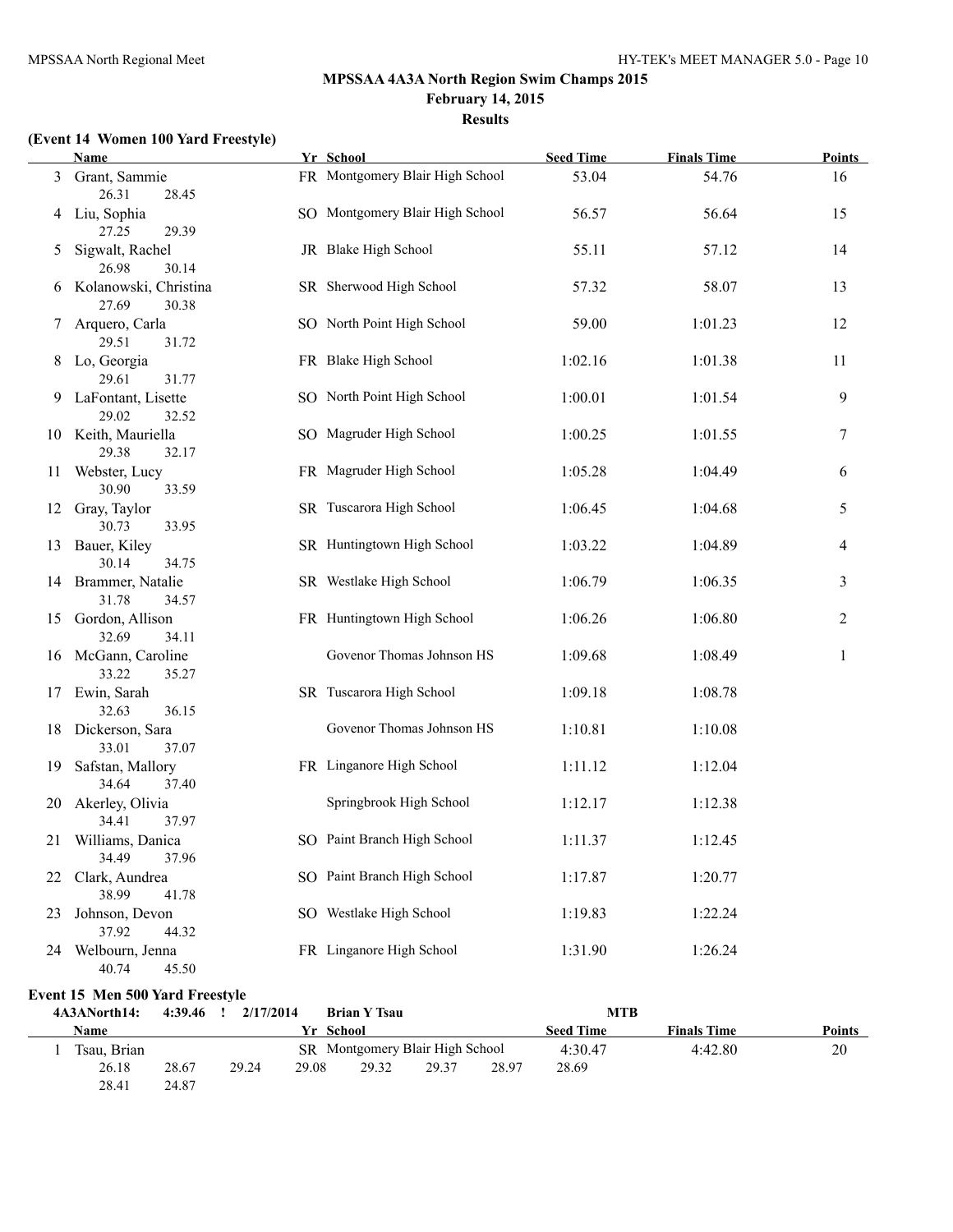# **(Event 15 Men 500 Yard Freestyle)**

|                 | <b>Name</b>                      |         | Yr School |                          |                                 |       | <b>Seed Time</b> | <b>Finals Time</b> | <b>Points</b>  |
|-----------------|----------------------------------|---------|-----------|--------------------------|---------------------------------|-------|------------------|--------------------|----------------|
|                 | 2 Hisnanick, James               |         |           |                          | SR Springbrook High School      |       | 4:37.09          | 4:45.92            | 17             |
|                 | 26.83<br>28.45<br>28.39<br>27.55 | 29.07   | 29.27     | 29.21                    | 29.28                           | 28.94 | 28.93            |                    |                |
| 3               | Kenney, Matt                     |         |           | JR Blake High School     |                                 |       | 4:39.66          | 5:02.05            | 16             |
|                 | 29.48<br>27.46                   | 30.43   | 30.48     | 30.83                    | 30.74                           | 31.15 | 30.83            |                    |                |
|                 | 30.69<br>29.96                   |         |           |                          |                                 |       |                  |                    |                |
|                 | 4 Smith, Jacob                   |         |           |                          | FR Huntingtown High School      |       | 5:17.18          | 5:19.30            | 15             |
|                 | 28.30<br>31.84                   | 32.60   | 32.76     | 32.53                    | 33.33                           | 32.75 | 32.87            |                    |                |
|                 | 32.16<br>30.16                   |         |           |                          |                                 |       |                  |                    |                |
|                 | 5 Lathrop, John                  |         |           |                          | SO Montgomery Blair High School |       | 5:20.56          | 5:20.11            | 14             |
|                 | 28.92<br>32.11                   | 32.85   | 33.20     | 32.52                    | 32.81                           | 32.99 | 32.88            |                    |                |
|                 | 31.79<br>30.04                   |         |           |                          |                                 |       |                  |                    |                |
|                 | 6 Farias, Jack                   |         |           |                          | SO Paint Branch High School     |       | 5:23.53          | 5:20.52            | 13             |
|                 | 28.99<br>32.32                   | 32.87   | 32.93     | 32.87                    | 32.16                           | 33.19 | 33.54            |                    |                |
|                 | 31.95<br>29.70                   |         |           |                          |                                 |       |                  |                    |                |
| $7\overline{ }$ | Connors, Matt                    |         |           | SO Sherwood High School  |                                 |       | 5:23.04          | 5:27.80            | 12             |
|                 | 28.82<br>32.12                   | 32.84   | 33.26     | 33.33                    | 33.14                           | 33.64 | 33.76            |                    |                |
|                 | 33.82<br>33.07                   |         |           |                          |                                 |       |                  |                    |                |
|                 | 8 Hendy, Matt                    |         |           | SO Tuscarora High School |                                 |       | 5:31.46          | 5:30.67            | 11             |
|                 | 29.27<br>32.35                   | 33.36   | 33.32     | 34.34                    | 34.11                           | 34.44 | 34.12            |                    |                |
|                 | 34.43<br>30.93                   |         |           |                          |                                 |       |                  |                    |                |
|                 | 9 Giddings, Thomas               |         |           | JR Sherwood High School  |                                 |       | 5:33.25          | 5:38.00            | 9              |
|                 | 28.83<br>33.29                   | 33.71   | 35.02     | 35.70                    | 35.45                           | 34.74 | 35.09            |                    |                |
|                 | 34.05<br>32.12                   |         |           |                          |                                 |       |                  |                    |                |
|                 | 10 Haley, Ben                    |         |           | SR Blake High School     |                                 |       | 5:58.73          | 5:56.72            | $\tau$         |
|                 | 34.11<br>29.90                   | 36.74   | 37.47     | 37.83                    | 37.23                           | 36.90 | 36.67            |                    |                |
|                 | 36.62<br>33.25                   |         |           |                          |                                 |       |                  |                    |                |
|                 | 11 Yeatman, Wesley               |         |           | FR Magruder High School  |                                 |       | 5:54.37          | 5:57.20            | 6              |
|                 | 29.56<br>33.78                   | 35.62   | 36.52     | 36.51                    | 36.72                           | 37.62 | 38.03            |                    |                |
|                 | 36.82<br>36.02                   |         |           |                          |                                 |       |                  |                    |                |
|                 | 12 Dunphy, Michael               |         |           |                          | SO Huntingtown High School      |       | 6:07.38          | 6:04.68            | 5              |
|                 | 29.68<br>34.02                   | 35.84   | 37.28     | 38.04                    |                                 |       | 38.34            |                    |                |
|                 | 38.52<br>36.61                   |         |           |                          |                                 |       |                  |                    |                |
|                 | 13 McMillen, Kyle                |         |           |                          | SR North Point High School      |       | 6:02.19          | 6:07.40            | 4              |
|                 | 30.66<br>34.30                   | 35.61   | 37.29     | 38.01                    | 38.62                           | 38.92 | 39.26            |                    |                |
|                 | 39.06<br>35.67                   |         |           |                          |                                 |       |                  |                    |                |
|                 | 14 Arnold, Nicholas              |         |           |                          | SO Springbrook High School      |       | 6:17.63          | 6:11.08            | $\mathfrak{Z}$ |
|                 | 37.20<br>32.77<br>1:08.44        | 38.30   |           | 39.52 40.53 1:17.44      |                                 |       |                  |                    |                |
|                 | 15 Burrows, Troy                 |         |           |                          | JR North Point High School      |       | 6:36.14          | 6:28.60            | $\overline{c}$ |
|                 | 30.46<br>35.58                   | 37.64   | 39.77     | 40.43                    | 41.49                           | 41.54 | 42.32            |                    |                |
|                 | 42.15<br>37.22                   |         |           |                          |                                 |       |                  |                    |                |
|                 | 16 Sonnenberg, Drew              |         |           | FR Magruder High School  |                                 |       | 6:32.94          | 6:32.93            | $\mathbf{1}$   |
|                 | 32.53<br>36.83                   | 5:23.57 |           |                          |                                 |       |                  |                    |                |
|                 | 17 Moriarty, Daniel              |         |           |                          | Govenor Thomas Johnson HS       |       | 6:28.95          | 6:33.70            |                |
|                 | 32.51<br>36.62                   | 39.77   | 39.72     | 40.97                    | 41.00                           | 41.91 | 42.59            |                    |                |
|                 | 40.66<br>37.95                   |         |           |                          |                                 |       |                  |                    |                |
|                 | 18 Noah, Sean                    |         |           | JR Tuscarora High School |                                 |       | 6:37.64          | 6:36.84            |                |
|                 | 36.76<br>31.64                   | 39.46   | 40.58     | 41.87                    | 41.69                           | 42.04 | 43.01            |                    |                |
|                 | 42.25<br>37.54                   |         |           |                          |                                 |       |                  |                    |                |
|                 | 19 Kassman, Aaron                |         |           |                          | JR Paint Branch High School     |       | 7:19.94          | 7:14.08            |                |
|                 | 31.88<br>37.44                   | 40.75   | 44.38     | 45.18                    | 46.42                           | 46.91 | 48.15            |                    |                |
|                 | 47.82<br>45.15                   |         |           |                          |                                 |       |                  |                    |                |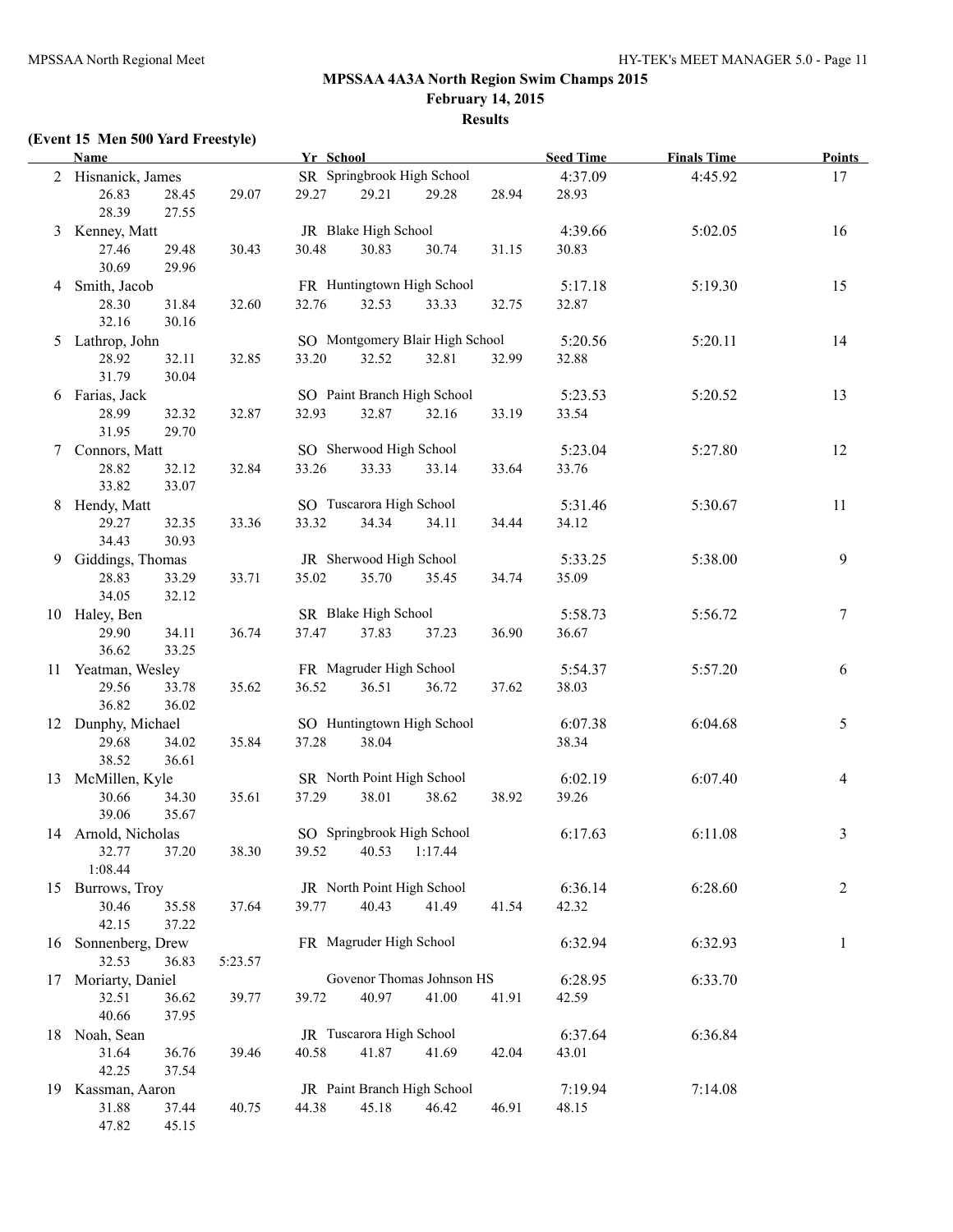# **MPSSAA 4A3A North Region Swim Champs 2015 February 14, 2015**

#### **Results**

# **Event 16 Women 500 Yard Freestyle**

|   | 4A3ANorth14:          | 5:06.22        | 2/18/2012<br>$\cdot$ |       | Anna M Kolanowski               |       |       | <b>SHE</b>       |                    |                |
|---|-----------------------|----------------|----------------------|-------|---------------------------------|-------|-------|------------------|--------------------|----------------|
|   | Name                  |                |                      |       | Yr School                       |       |       | <b>Seed Time</b> | <b>Finals Time</b> | <b>Points</b>  |
|   | 1 Waechter, Madison   |                |                      |       | SO Montgomery Blair High School |       |       | 4:54.79          | 5:06.77            | 20             |
|   | 28.85<br>31.01        | 30.26<br>30.88 | 30.70                | 31.16 | 31.28                           | 31.45 | 30.54 | 30.64            |                    |                |
|   | 2 Giddings, Grace     |                |                      |       | FR Sherwood High School         |       |       | 5:05.15          | 5:10.62            | 17             |
|   | 28.88<br>31.88        | 30.87<br>31.33 | 31.56                | 31.07 | 31.51                           | 30.80 | 31.14 | 31.58            |                    |                |
| 3 | Kolanowski, Kelly     |                |                      |       | FR Sherwood High School         |       |       | 5:09.01          | 5:19.32            | 16             |
|   | 29.88<br>32.37        | 31.87<br>31.57 | 32.08                | 32.22 | 32.22                           | 32.21 | 32.58 | 32.32            |                    |                |
|   | 4 Levendusky, Sarah   |                |                      |       | SO Blake High School            |       |       | 5:10.55          | 5:29.45            | 15             |
|   | 30.00<br>33.76        | 33.08<br>32.37 | 33.08                | 32.90 | 33.43                           | 33.58 | 33.51 | 33.74            |                    |                |
| 5 | Moore, Emma           |                |                      |       | JR Montgomery Blair High School |       |       | 5:23.54          | 5:31.76            | 14             |
|   | 29.86<br>33.62        | 32.50<br>32.92 | 33.68                | 33.82 | 33.89                           | 34.08 | 33.79 | 33.60            |                    |                |
|   | 6 Cole, Sarah         |                |                      |       | FR Huntingtown High School      |       |       | 5:40.87          | 5:42.79            | 13             |
|   | 31.43<br>34.77        | 33.88<br>33.69 | 34.63                | 34.80 | 34.72                           | 34.81 | 34.74 | 35.32            |                    |                |
| 7 | Arquero, Noemi        |                |                      |       | SR North Point High School      |       |       | 5:53.48          | 5:47.90            | 12             |
|   | 30.18<br>34.65        | 34.32<br>33.67 | 35.47                | 36.03 | 36.17                           | 35.61 | 36.14 | 35.66            |                    |                |
| 8 | McMillen, Hannah      |                |                      |       | FR North Point High School      |       |       | 6:16.81          | 6:13.03            | 11             |
|   | 32.69<br>37.76        | 38.27<br>37.80 | 37.56                | 38.20 | 37.76                           | 37.51 | 36.96 | 38.52            |                    |                |
|   | 9 Dobrzykowski, Emily |                |                      |       | SO Magruder High School         |       |       | 6:25.91          | 6:14.40            | 9              |
|   | 33.23<br>37.43        | 37.16<br>36.23 | 38.50                | 38.82 | 38.14                           | 38.34 | 38.50 | 38.05            |                    |                |
|   | 10 McGeehan, Kate     |                |                      |       | JR Tuscarora High School        |       |       | 6:17.09          | 6:16.84            | $\tau$         |
|   | 31.92<br>39.44        | 34.63<br>38.49 | 36.51                | 38.17 | 38.89                           | 39.41 | 39.34 | 40.04            |                    |                |
|   | 11 Carter, Michelle   |                |                      |       | JR Linganore High School        |       |       | 6:20.90          | 6:20.30            | 6              |
|   | 34.63<br>37.85        | 38.41<br>36.55 | 39.01                | 40.01 | 39.05                           | 39.28 | 38.16 | 37.35            |                    |                |
|   | 12 Lindsay, Keara     |                |                      |       | SO Blake High School            |       |       | 6:15.57          | 6:23.81            | 5              |
|   | 32.80<br>1:17.58      | 36.34          | 38.42                | 39.66 | 39.20                           | 39.55 | 40.12 | 40.14            |                    |                |
|   | 13 Mayer, Rachel      |                |                      |       | SO Magruder High School         |       |       | 6:30.78          | 6:29.81            | 4              |
|   | 31.25<br>39.88        | 37.37<br>39.53 | 38.95                | 39.05 | 40.31                           | 41.08 | 40.32 | 42.07            |                    |                |
|   | 14 Decker, Elissa     |                |                      |       | JR Westlake High School         |       |       | 6:33.02          | 6:37.79            | $\mathfrak{Z}$ |
|   | 34.48<br>41.38        | 39.77<br>37.72 | 41.13                | 40.70 | 40.84                           | 40.69 | 40.88 | 40.20            |                    |                |
|   | 15 Burke, Deanna      |                |                      |       | SO Tuscarora High School        |       |       | 6:45.48          | 7:04.06            | $\overline{2}$ |
|   | 34.92<br>44.71        | 39.71<br>43.46 | 41.53                | 42.46 | 43.12                           | 44.22 | 44.87 | 45.06            |                    |                |
|   | 16 Kunze, Savannah    |                |                      |       | SO Paint Branch High School     |       |       | 6:51.56          | 7:08.15            | $\mathbf{1}$   |
|   | 37.27<br>43.99        | 41.12<br>41.54 | 42.37                | 43.05 | 44.62                           | 44.44 | 45.07 | 44.68            |                    |                |
|   | 17 O'Hagan, Erin      |                |                      |       | Govenor Thomas Johnson HS       |       |       | 7:09.59          | 7:10.86            |                |
|   | 34.72<br>45.16        | 39.77<br>41.64 | 41.89                | 43.90 | 44.84                           | 46.38 | 45.82 | 46.74            |                    |                |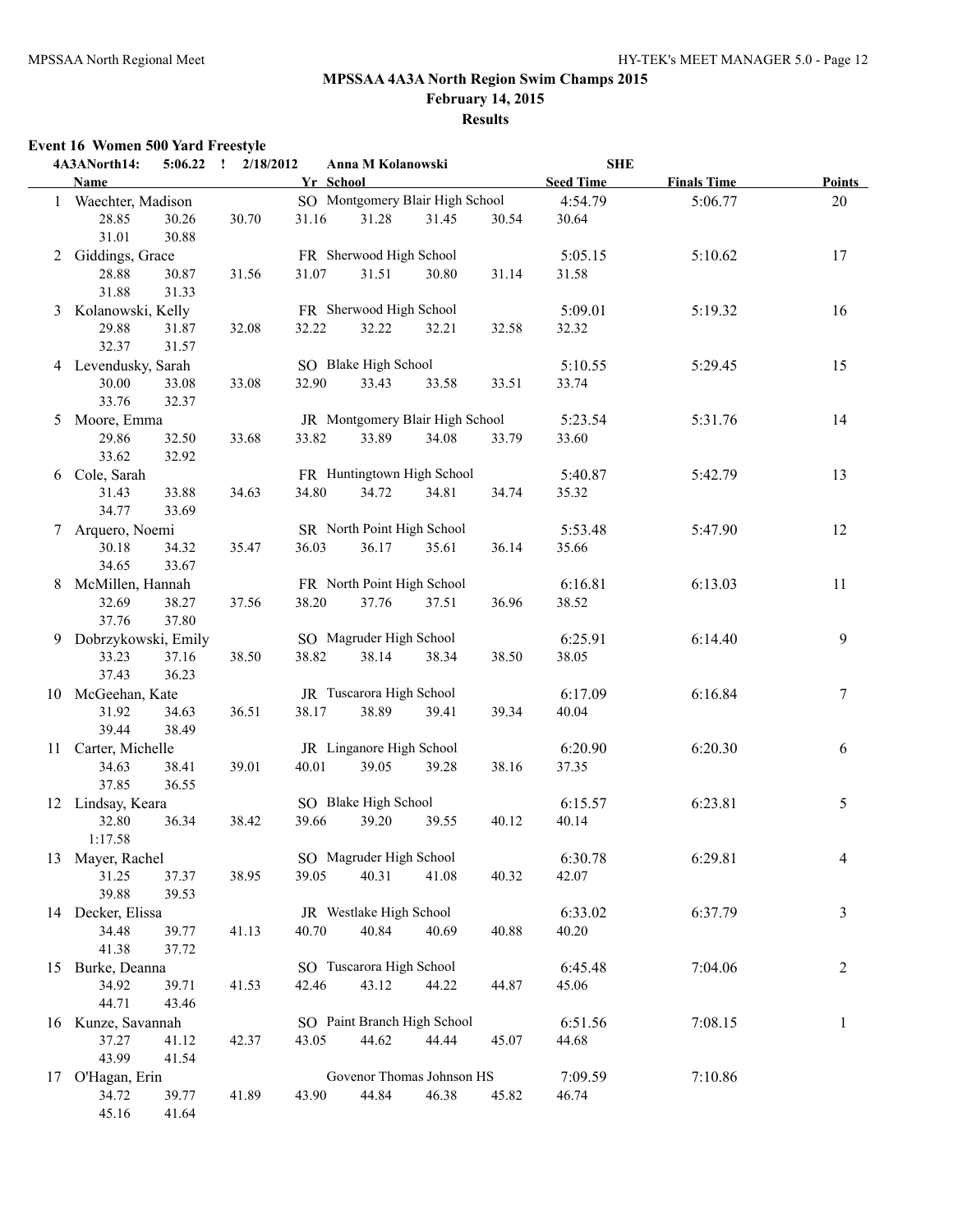# **(Event 16 Women 500 Yard Freestyle)**

|    | Name                                        |                                                    |       | Yr School                 |       |                             |         | <b>Seed Time</b> | <b>Finals Time</b> | <b>Points</b> |
|----|---------------------------------------------|----------------------------------------------------|-------|---------------------------|-------|-----------------------------|---------|------------------|--------------------|---------------|
| 18 |                                             | <b>JR</b> Huntingtown High School<br>Park, Jessica |       |                           |       |                             |         | 7:16.47          | 7:12.69            |               |
|    | 35.23                                       | 39.99                                              | 42.74 | 44.42                     | 45.40 | 46.21                       | 45.94   | 45.40            |                    |               |
|    | 45.66                                       | 41.70                                              |       |                           |       |                             |         |                  |                    |               |
| 19 | Borczuch, Rachel                            |                                                    |       |                           |       | JR Paint Branch High School |         | 7:15.38          | 7:29.33            |               |
|    | 40.75                                       | 44.65                                              | 46.41 | 46.44                     | 46.56 | 45.95                       | 46.28   | 44.73            |                    |               |
|    | 44.58                                       | 42.98                                              |       |                           |       |                             |         |                  |                    |               |
| 20 | SO Springbrook High School<br>Jung, Crystal |                                                    |       |                           |       | 7:17.22                     | 7:36.67 |                  |                    |               |
|    | 34.99                                       | 40.74                                              | 45.67 | 46.89                     | 47.67 | 47.44                       | 49.08   | 49.05            |                    |               |
|    | 48.90                                       | 46.24                                              |       |                           |       |                             |         |                  |                    |               |
| 21 |                                             | Milloy, Jaquelin                                   |       | Springbrook High School   |       |                             |         | 7:34.37          | 7:42.17            |               |
|    | 35.92                                       | 41.12                                              | 45.33 | 47.51                     | 48.83 | 49.16                       | 51.00   | 47.99            |                    |               |
|    | 1:35.31                                     |                                                    |       |                           |       |                             |         |                  |                    |               |
| 22 | Fitzgerald, Jessica                         |                                                    |       | Govenor Thomas Johnson HS |       |                             | 8:15.39 | 7:42.92          |                    |               |
|    | 37.90                                       | 42.29                                              | 45.38 | 46.95                     | 48.03 | 49.16                       | 48.79   | 49.94            |                    |               |
|    | 49.49                                       | 44.99                                              |       |                           |       |                             |         |                  |                    |               |

#### **Event 17 Men 200 Yard Freestyle Relay**

**4A3ANorth14: 1:30.87 ! 2/17/2014 Montgomery Blair High School**

**M Thomas, K Sukachevin, E Amitay, B Tsau**

|    | м і пошаѕ, к зикаспеўні, в Аннаў, в ізаи |                         |                         |                            |               |  |  |  |  |  |  |
|----|------------------------------------------|-------------------------|-------------------------|----------------------------|---------------|--|--|--|--|--|--|
|    | Team                                     | Relay                   | <b>Seed Time</b>        | <b>Finals Time</b>         | <b>Points</b> |  |  |  |  |  |  |
|    | 1 Huntingtown High School                |                         | 1:32.99                 | 1:31.14                    | 40            |  |  |  |  |  |  |
|    | 1) Jones, Michael SR                     | 2) Chiffy, Christian SR | 3) Johnson, Isaiah FR   | 4) Gordon, Gregory JR      |               |  |  |  |  |  |  |
|    | 23.41<br>22.29<br>23.66                  | 21.78                   |                         |                            |               |  |  |  |  |  |  |
| 2  | <b>Blake High School</b>                 |                         | 1:30.84                 | 1:32.30                    | 34            |  |  |  |  |  |  |
|    | 1) Stanton, Aaron FR                     | 2) Kenney, Matt JR      | 3) Brown, Miles FR      | 4) Ott, Brady FR           |               |  |  |  |  |  |  |
|    | 24.36<br>23.00<br>23.68                  | 21.26                   |                         |                            |               |  |  |  |  |  |  |
| 3  | Sherwood High School                     |                         | 1:33.74                 | 1:34.69                    | 32            |  |  |  |  |  |  |
|    | 1) Ryan, Jake SR                         | 2) Gomez, Mateo SO      | 3) Kong, Austin SR      | 4) Black, Declan FR        |               |  |  |  |  |  |  |
|    | 23.39<br>23.71<br>24.09                  | 23.50                   |                         |                            |               |  |  |  |  |  |  |
|    | 4 North Point High School                |                         | 1:34.14                 | 1:35.00                    | 30            |  |  |  |  |  |  |
|    | 1) Rawson, Nick JR                       | 2) Johnson, Malik SR    | 3) Fisher, Christian JR | 4) Essing, Matthew JR      |               |  |  |  |  |  |  |
|    | 24.81<br>23.67<br>23.00                  | 23.52                   |                         |                            |               |  |  |  |  |  |  |
| 5. | Montgomery Blair High School             |                         | 1:31.96                 | 1:35.69                    | 28            |  |  |  |  |  |  |
|    | 1) Hopkins, Wesley SR                    | 2) Lathrop, John SO     | 3) Sauter, Teague JR    | 4) Tsau, Brian SR          |               |  |  |  |  |  |  |
|    | 24.13<br>24.51<br>24.30                  | 22.75                   |                         |                            |               |  |  |  |  |  |  |
| 6  | Springbrook High School                  |                         | 1:31.91                 | 1:37.66                    | 26            |  |  |  |  |  |  |
|    | 1) Hisnanick, James SR                   | 2) McNeil, Matthew SR   | 3) Braddock, Nate       | 4) Yetter, Luka            |               |  |  |  |  |  |  |
|    | 22.75<br>24.13<br>25.59                  | 25.19                   |                         |                            |               |  |  |  |  |  |  |
| 7  | Magruder High School                     |                         | 1:38.06                 | 1:41.03                    | 24            |  |  |  |  |  |  |
|    | 1) Evantanto, Azevedo SR                 | 2) Ro, Remington SO     | 3) Schwinn, Stephen SR  | 4) Cornely, Jonathan JR    |               |  |  |  |  |  |  |
|    | 24.89<br>24.63<br>27.19                  | 24.32                   |                         |                            |               |  |  |  |  |  |  |
| 8  | Tuscarora High School                    |                         | 1:45.52                 | 1:42.87                    | 22            |  |  |  |  |  |  |
|    | 1) Smatlak, Robert SR                    | 2) Kunz, Justin SO      | 3) Hendy, Matt SO       | 4) Giuseppetti, Anthony SO |               |  |  |  |  |  |  |
|    | 26.53<br>26.08<br>25.63                  | 24.63                   |                         |                            |               |  |  |  |  |  |  |
| 9  | Paint Branch High School                 |                         | 1:47.84                 | 1:44.63                    | 18            |  |  |  |  |  |  |
|    | 1) Jarman, Jonathan SR                   | 2) Money, Brian FR      | 3) Creagan, William FR  | 4) Farias, Jack SO         |               |  |  |  |  |  |  |
|    | 26.08<br>26.94<br>26.47                  | 25.14                   |                         |                            |               |  |  |  |  |  |  |
| 10 | Govenor Thomas Johnson HS                |                         | 1:48.53                 | 1:49.57                    | 14            |  |  |  |  |  |  |
|    | 1) Clark, Devin                          | 2) Horne, Cameron       | 3) Moriarty, Daniel     | 4) Manley, Jacob           |               |  |  |  |  |  |  |
|    | 29.19<br>27.29<br>29.03                  | 24.06                   |                         |                            |               |  |  |  |  |  |  |
| 11 | Linganore High School                    |                         | 1:43.91                 | 1:53.84                    | 12            |  |  |  |  |  |  |
|    | 1) DeMember, Matt JR                     | 2) Garabedian, Noah JR  | 3) Richmond, Justin JR  | 4) Zhang, Richard FR       |               |  |  |  |  |  |  |
|    | 35.21<br>25.43<br>28.78                  | 24.42                   |                         |                            |               |  |  |  |  |  |  |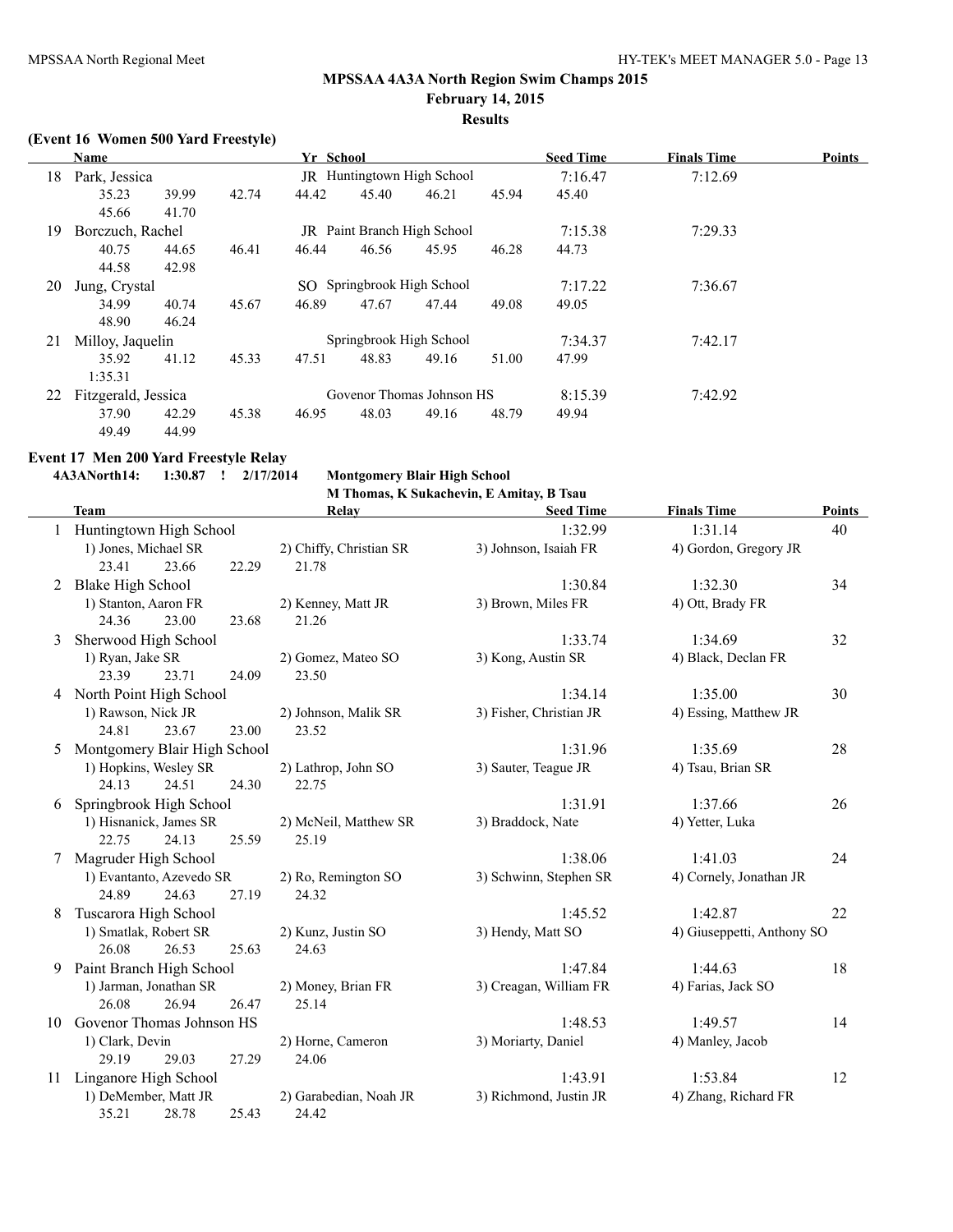$\overline{a}$ 

# **MPSSAA 4A3A North Region Swim Champs 2015**

**February 14, 2015**

**Results**

#### **(Event 17 Men 200 Yard Freestyle Relay)**

| <b>Team</b>           |       |       | Relav              | <b>Seed Time</b>     | <b>Finals Time</b>  | <b>Points</b> |
|-----------------------|-------|-------|--------------------|----------------------|---------------------|---------------|
| Westlake High School  |       |       |                    | 2:07.64              | 2:03.69             | 10            |
| 1) Sanchez, Joseph SR |       |       | 2) Nordman, Ben JR | 3) Adams, Vincent JR | 4) Chapman, Alex FR |               |
| 30.37                 | 31.16 | 32.52 | 29.64              |                      |                     |               |

#### **Event 18 Women 200 Yard Freestyle Relay**

#### **4A3ANorth14: 1:42.85 ! 2/14/2015 Montgomery Blair High School MTB M Waechter, B Forte, H Kannan, S Grant**

|                | <b>Team</b>                    | Relay                   | <b>Seed Time</b>            | <b>Finals Time</b>       | <b>Points</b> |  |  |  |
|----------------|--------------------------------|-------------------------|-----------------------------|--------------------------|---------------|--|--|--|
|                | 1 Montgomery Blair High School |                         | 1:39.30                     | 1:42.85!                 | 40            |  |  |  |
|                | 1) Waechter, Madison SO        | 2) Forte, Brianna SO    | 3) Kannan, Hannah FR        | 4) Grant, Sammie FR      |               |  |  |  |
|                | 26.07<br>25.99<br>26.26        | 24.53                   |                             |                          |               |  |  |  |
| $\overline{2}$ | Sherwood High School           |                         | 1:41.00                     | 1:44.49                  | 34            |  |  |  |
|                | 1) Wenhold, Jaimy SO           | 2) Nolan, Kennedy FR    | 3) Kolanowski, Christina SR | 4) Kaufman, Colleen JR   |               |  |  |  |
|                | 26.69<br>25.73<br>26.24        | 25.83                   |                             |                          |               |  |  |  |
| 3              | <b>Blake High School</b>       |                         | 1:45.04                     | 1:47.97                  | 32            |  |  |  |
|                | 1) Stuart, Ashley JR           | 2) Levendusky, Sarah SO | 3) Lo, Georgia FR           | 4) Sigwalt, Rachel JR    |               |  |  |  |
|                | 27.64<br>26.60<br>27.44        | 26.29                   |                             |                          |               |  |  |  |
| 4              | Tuscarora High School          |                         | 1:51.34                     | 1:48.59                  | 30            |  |  |  |
|                | 1) Routzahn, Samantha SR       | 2) Perez, Sarah SO      | 3) McGeehan, Kate JR        | 4) Chang, Shanna SO      |               |  |  |  |
|                | 27.03<br>27.81<br>28.00        | 25.75                   |                             |                          |               |  |  |  |
| 5.             | North Point High School        |                         | 1:49.17                     | 1:50.89                  | 28            |  |  |  |
|                | 1) Sapp, Jaelyn FR             | 2) McMillen, Hannah FR  | 3) LaFontant, Lisette SO    | 4) Essing, Carsen FR     |               |  |  |  |
|                | 29.08<br>28.05<br>27.18        | 26.58                   |                             |                          |               |  |  |  |
| 6              | Springbrook High School        |                         | 1:49.56                     | 1:54.22                  | 26            |  |  |  |
|                | 1) Sanidad, Cassandra FR       | 2) Jung, Crystal SO     | 3) Cote, Sophia JR          | 4) Johnson, Catherine JR |               |  |  |  |
|                | 28.95<br>28.96<br>32.83        | 23.48                   |                             |                          |               |  |  |  |
| 7              | Magruder High School           |                         | 1:51.41                     | 1:54.85                  | 24            |  |  |  |
|                | 1) Margolis, Maiya FR          | 2) Mayer, Rachel SO     | 3) Dobrzykowski, Emily SO   | 4) Keith, Mauriella SO   |               |  |  |  |
|                | 28.90<br>31.73<br>32.89        | 21.33                   |                             |                          |               |  |  |  |
| 8              | Paint Branch High School       |                         | 1:55.00                     | 2:03.58                  | 22            |  |  |  |
|                | 1) Doan, Melanie JR            | 2) Williams, Danica SO  | 3) Gibbs, Mia SO            | 4) Clark, Aundrea SO     |               |  |  |  |
|                | 25.23<br>34.70<br>32.48        | 31.17                   |                             |                          |               |  |  |  |
| 9              | Linganore High School          |                         | 2:04.99                     | 2:04.91                  | 18            |  |  |  |
|                | 1) McGoey, Shannon FR          | 2) Safstan, Mallory FR  | 3) Carter, Michelle JR      | 4) Cencula, Jordan FR    |               |  |  |  |
|                | 32.35<br>32.46<br>30.65        | 29.45                   |                             |                          |               |  |  |  |
| 10             | Govenor Thomas Johnson HS      |                         | 2:09.42                     | 2:10.94                  | 14            |  |  |  |
|                | 1) Fitzgerald, Jessica         | 2) Chu, Caylie          | 3) Gallagher, Cacie         | 4) O'Hagan, Erin         |               |  |  |  |
|                | 36.13<br>31.65<br>33.35        | 29.81                   |                             |                          |               |  |  |  |
| 11             | Westlake High School           |                         | 2:05.39                     | 2:32.59                  | 12            |  |  |  |
|                | 1) Britt, Amani SO             | 2) Bommer, Colby SO     | 3) Johnson, Devon SO        | 4) Wallace, Princess SO  |               |  |  |  |
|                | 34.04<br>46.40<br>33.43        | 38.72                   |                             |                          |               |  |  |  |
|                | Huntingtown High School        |                         | 1:51.84                     | <b>DQ</b>                |               |  |  |  |
|                | 1) McKenny, Cameryn JR         | 2) Gordon, Allison FR   | 3) Bauer, Kiley SR          | 4) Johnson, Rebekah SO   |               |  |  |  |
|                | 29.04<br>28.44<br>28.63        | 26.77                   |                             |                          |               |  |  |  |

#### **Event 19 Men 100 Yard Backstroke**

| 4A3ANorth14:                       | 55.27<br>2/14/2015 | <b>Hunter Reed</b>              | <b>CZM</b>       |                    |               |
|------------------------------------|--------------------|---------------------------------|------------------|--------------------|---------------|
| <b>Name</b>                        |                    | Yr School                       | <b>Seed Time</b> | <b>Finals Time</b> | <b>Points</b> |
| Reed, Hunter<br>26.99              | JR.<br>28.28       | Magruder High School            | 54.38            | 55.27!             | 20            |
| Brown de Colstoun, Thomas<br>27.20 | 29.17              | SO Montgomery Blair High School | 56.03            | 56.37              |               |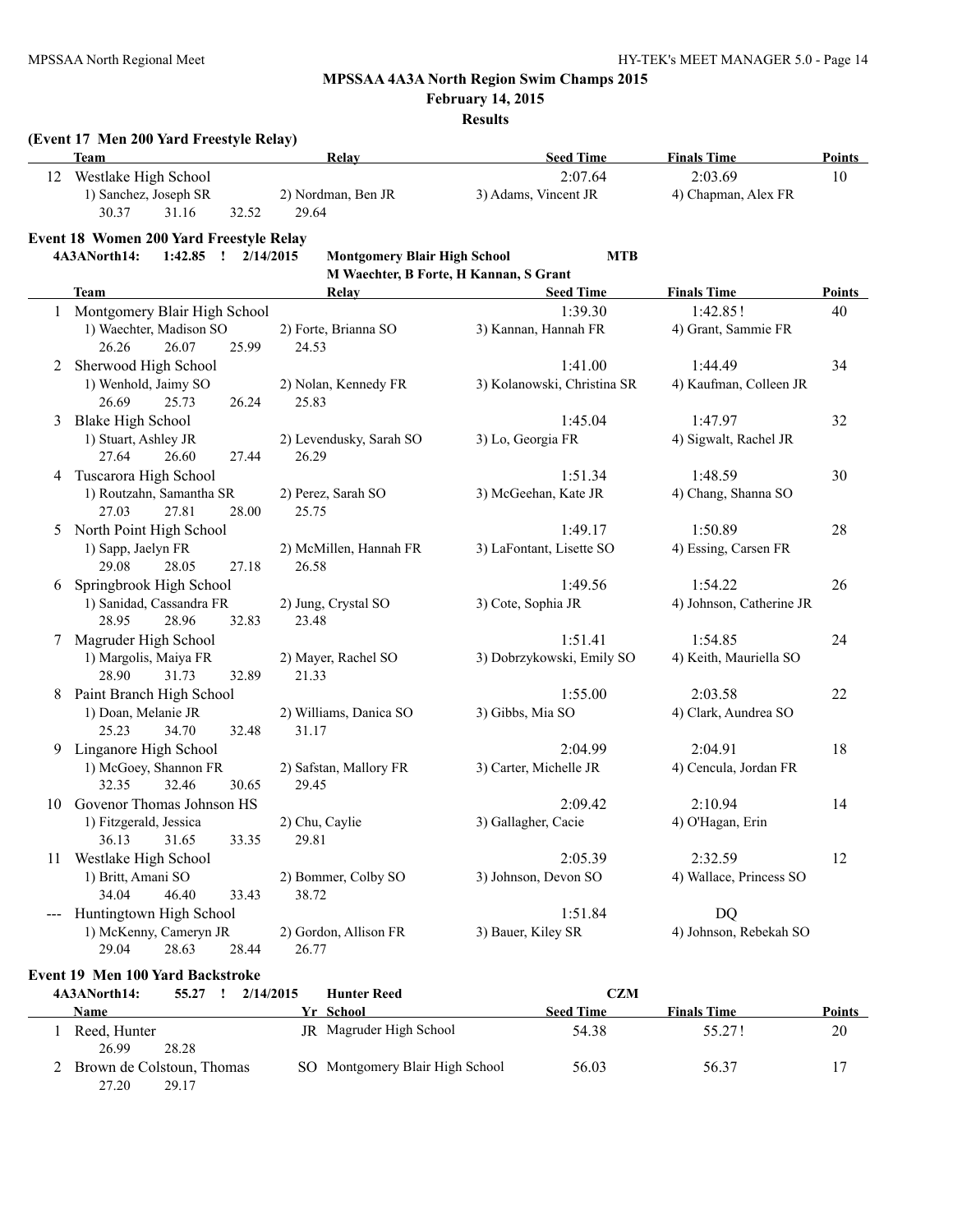# **(Event 19 Men 100 Yard Backstroke)**

|    | <b>Name</b>                          | Yr School                       | <b>Seed Time</b> | <b>Finals Time</b> | <b>Points</b> |
|----|--------------------------------------|---------------------------------|------------------|--------------------|---------------|
| 3  | Johnson, Isaiah<br>28.27<br>28.62    | FR Huntingtown High School      | 57.93            | 56.89              | 16            |
|    | 4 Lathrop, Paul<br>29.23<br>29.64    | SR Montgomery Blair High School | 1:01.33          | 58.87              | 15            |
| 5  | Martinez, Andrew<br>28.84<br>30.48   | FR Sherwood High School         | 1:00.09          | 59.32              | 14            |
| 6  | Zhang, Richard<br>29.47<br>30.61     | FR Linganore High School        | 1:02.53          | 1:00.08            | 13            |
| 7  | Smatlak, Robert<br>29.31<br>31.66    | SR Tuscarora High School        | 1:02.85          | 1:00.97            | 12            |
| 8  | Chiffy, Christian<br>29.69<br>31.38  | SR Huntingtown High School      | 1:01.58          | 1:01.07            | 11            |
| 9  | Dunn, Andrew<br>30.68<br>31.87       | SO Sherwood High School         | 1:05.00          | 1:02.55            | 9             |
| 10 | Braddock, Nate<br>30.70<br>32.41     | Springbrook High School         | 1:01.81          | 1:03.11            | 7             |
| 11 | Miller, Ethan<br>30.80<br>33.44      | SO Blake High School            | 1:05.96          | 1:04.24            | 6             |
|    | 12 Le, Quan<br>31.51<br>34.87        | FR Blake High School            | 1:07.60          | 1:06.38            | 5             |
| 13 | Schwinn, Stephen                     | SR Magruder High School         | 1:04.68          | 1:06.70            | 4             |
|    | 14 Ventura, Walter<br>32.07<br>34.81 | JR Tuscarora High School        | 1:08.80          | 1:06.88            | 3             |
|    | 15 Coates, Liam<br>31.67<br>35.78    | Govenor Thomas Johnson HS       | 1:06.11          | 1:07.45            | 2             |
| 16 | Sam, Botharo<br>32.60<br>35.22       | SO Springbrook High School      | 1:07.56          | 1:07.82            | $\mathbf{1}$  |
| 17 | Mckenzie, Dariusz                    | FR North Point High School      | 1:07.84          | 1:08.36            |               |
| 18 | McMillen, Kyle<br>33.88<br>35.18     | SR North Point High School      | 1:09.57          | 1:09.06            |               |
| 19 | Gibbs, James                         | SR Paint Branch High School     | 1:15.00          | 1:15.20            |               |
| 20 | Morehouse, Devyn<br>38.79<br>39.92   | JR Paint Branch High School     | 1:20.66          | 1:18.71            |               |
| 21 | Garabedian, Noah<br>39.40<br>43.12   | JR Linganore High School        | 1:22.87          | 1:22.52            |               |
| 22 | Horne, Cameron                       | Govenor Thomas Johnson HS       | 1:31.64          | 1:30.13            |               |
| 23 | Adams, Vincent                       | JR Westlake High School         | 1:41.35          | 1:35.26            |               |
|    | Medel, Edmundo<br>58.25<br>1:00.75   | JR Westlake High School         | 2:12.65          | DQ                 |               |

# **Event 20 Women 100 Yard Backstroke**

|   | 4A3ANorth14:                       | 57.80 | 2/14/2015 | Margarita Ryan                  | <b>SHE</b>       |                    |               |
|---|------------------------------------|-------|-----------|---------------------------------|------------------|--------------------|---------------|
|   | <b>Name</b>                        |       |           | Yr School                       | <b>Seed Time</b> | <b>Finals Time</b> | <b>Points</b> |
|   | Ryan, Margarita<br>28.44<br>29.36  |       |           | <b>JR</b> Sherwood High School  | 57.20            | 57.80!             | 20            |
|   | Johnson, Rebekah<br>31.22<br>29.05 |       | SO.       | Huntingtown High School         | 1:01.50          | 1:00.27            | 17            |
| 3 | Kannan, Hannah<br>31.04<br>30.29   |       |           | FR Montgomery Blair High School | 57.70            | 1:01.33            | 16            |
| 4 | Haeberle, Lily<br>31.05<br>32.93   |       |           | Montgomery Blair High School    | 1:02.64          | 1:03.98            | 15            |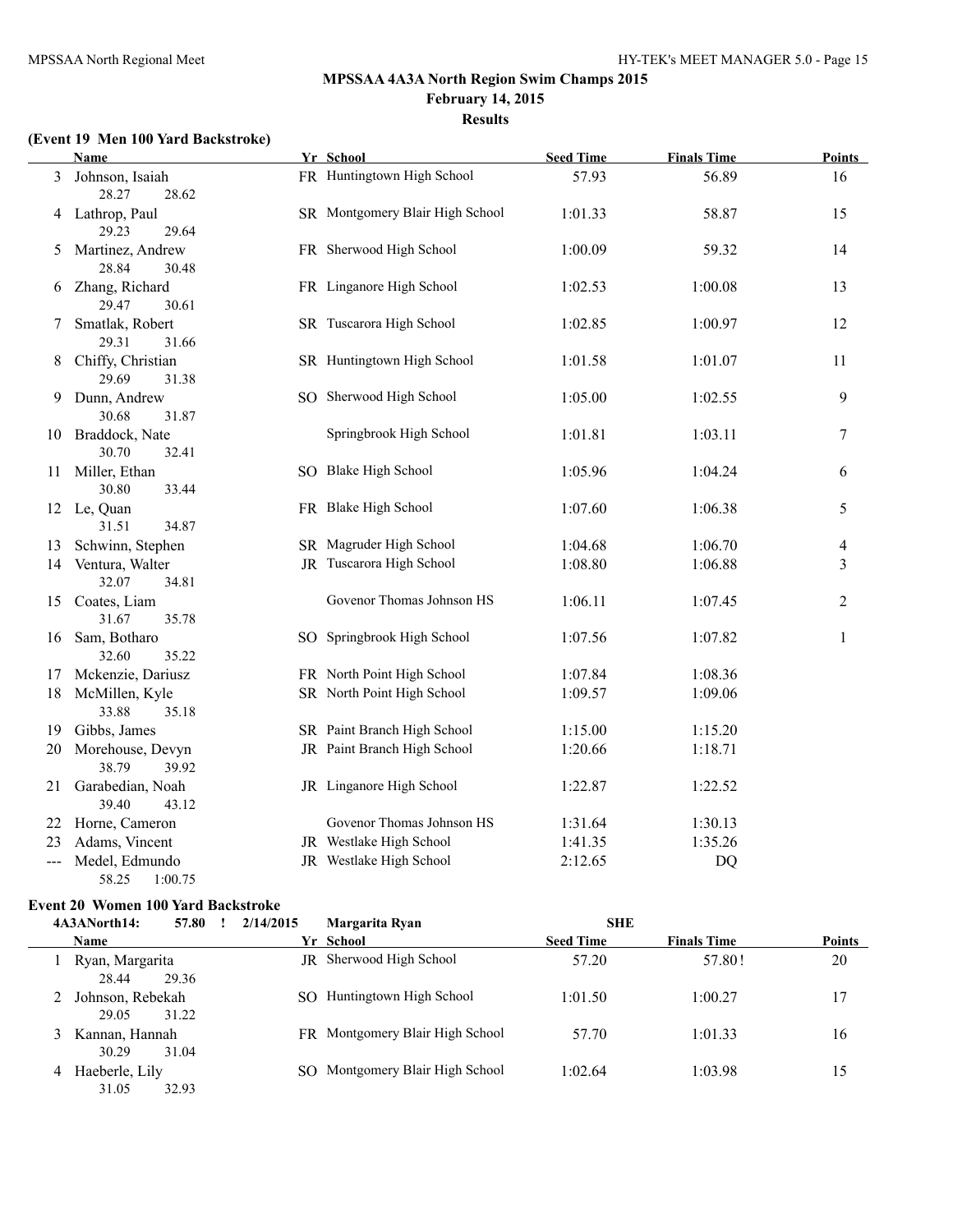# **(Event 20 Women 100 Yard Backstroke)**

|    | <b>Name</b>                            | Yr School                   | <b>Seed Time</b> | <b>Finals Time</b> | <b>Points</b> |
|----|----------------------------------------|-----------------------------|------------------|--------------------|---------------|
| 5  | Wenhold, Jaimy<br>32.04<br>32.79       | SO Sherwood High School     | 1:02.10          | 1:04.83            | 14            |
| 6  | Plihal, Olivia<br>33.15<br>34.46       | SO Blake High School        | 1:05.30          | 1:07.61            | 13            |
| 7  | Grimm, Isabel<br>33.08<br>34.55        | JR Magruder High School     | 1:06.17          | 1:07.63            | 12            |
| 8  | Arquero, Carla<br>33.38<br>34.77       | SO North Point High School  | 1:07.34          | 1:08.15            | 11            |
| 9  | Mayer, Rachel<br>33.81<br>36.92        | SO Magruder High School     | 1:10.67          | 1:10.73            | 9             |
| 10 | Stuart, Ashley<br>34.85<br>37.81       | JR Blake High School        | 1:11.28          | 1:12.66            | 7             |
| 11 | O'Connor, Erin<br>34.80<br>38.22       | Govenor Thomas Johnson HS   | 1:11.68          | 1:13.02            | 6             |
|    | 12 Lewis, Amanda<br>35.59<br>38.02     | SO Huntingtown High School  | 1:16.68          | 1:13.61            | 5             |
|    | 13 Woodruff, Heather<br>35.56<br>38.23 | JR Tuscarora High School    | 1:16.35          | 1:13.79            | 4             |
|    | 14 Vega, Mikaela<br>36.38<br>38.64     | Govenor Thomas Johnson HS   | 1:15.34          | 1:15.02            | 3             |
|    | 15 Ewin, Sarah<br>36.37<br>39.09       | SR Tuscarora High School    | 1:16.06          | 1:15.46            | 2             |
| 16 | Garcia, Andrea<br>36.43<br>39.62       | Springbrook High School     | 1:14.36          | 1:16.05            | $\mathbf{1}$  |
| 17 | Brammer, Natalie<br>36.88<br>39.39     | SR Westlake High School     | 1:14.81          | 1:16.27            |               |
| 18 | Sapp, Jaelyn<br>37.17<br>39.69         | FR North Point High School  | 1:15.28          | 1:16.86            |               |
| 19 | Sletten, Lindsay<br>38.66<br>42.31     | JR Paint Branch High School | 1:22.53          | 1:20.97            |               |
| 20 | Safstan, Mallory                       | FR Linganore High School    | 1:26.64          | 1:24.54            |               |
| 21 | McGoey, Shannon<br>41.26<br>45.52      | FR Linganore High School    | 1:30.86          | 1:26.78            |               |
| 22 | Milloy, Jaquelin                       | Springbrook High School     | 1:28.64          | 1:27.44            |               |
| 23 | Johnson, Devon                         | SO Westlake High School     | 1:31.99          | 1:29.93            |               |
| 24 | Hubbard, Jasimine<br>41.68<br>51.09    | FR Paint Branch High School | 1:33.60          | 1:32.77            |               |

# **Event 21 Men 100 Yard Breaststroke**

|    | 4A3ANorth14:<br>1:00.82    |       | 2/17/2014 | <b>Ethan H Amitav</b>             | <b>MTB</b>       |                    |               |
|----|----------------------------|-------|-----------|-----------------------------------|------------------|--------------------|---------------|
|    | <b>Name</b>                |       |           | Yr School                         | <b>Seed Time</b> | <b>Finals Time</b> | <b>Points</b> |
|    | Amitay, Ethan<br>29.37     | 32.86 |           | SR Montgomery Blair High School   | 59.95            | 1:02.23            | 20            |
|    | Sauter, Teague<br>30.34    | 33.64 |           | JR Montgomery Blair High School   | 1:02.50          | 1:03.98            | 17            |
| 3  | Spain, Zachary<br>30.90    | 35.38 |           | <b>IR</b> Huntingtown High School | 1:06.63          | 1:06.28            | 16            |
| 4  | Wiggins, Chris<br>31.49    | 35.35 | SO.       | Blake High School                 | 1:06.00          | 1:06.84            | 15            |
| 5. | Stanton, Aaron<br>31.66    | 35.30 |           | FR Blake High School              | 1:07.71          | 1:06.96            | 14            |
| 6  | Fisher, Christian<br>30.58 | 37.05 |           | JR North Point High School        | 1:07.88          | 1:07.63            | 13            |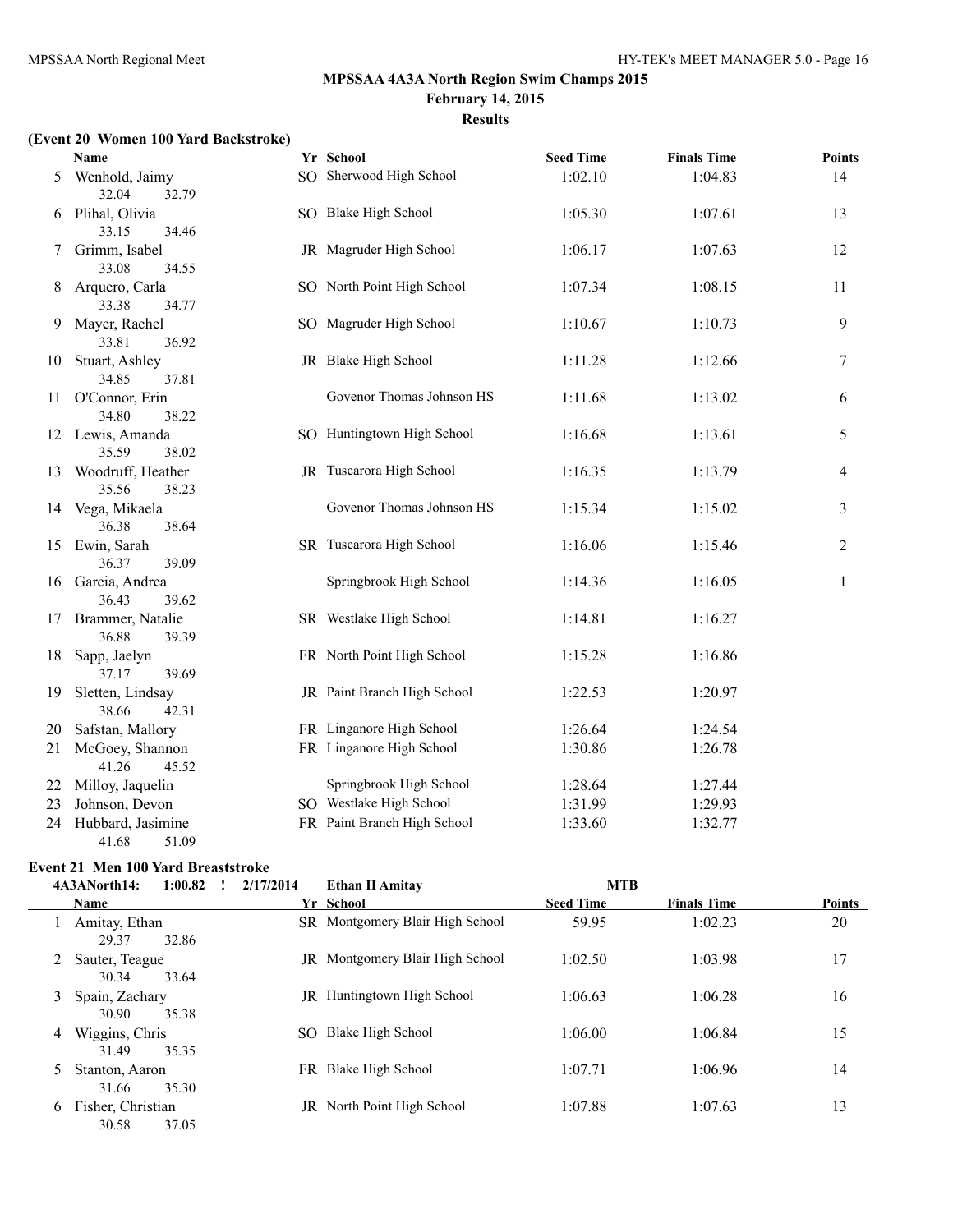# **(Event 21 Men 100 Yard Breaststroke)**

|    | <b>Name</b>                         | Yr School                   | <b>Seed Time</b> | <b>Finals Time</b> | <b>Points</b>  |
|----|-------------------------------------|-----------------------------|------------------|--------------------|----------------|
|    | 7 Akerley, Liam<br>36.13<br>32.11   | SO Springbrook High School  | 1:08.16          | 1:08.24            | 12             |
| 8  | Rawson, Nick<br>32.76<br>36.00      | JR North Point High School  | 1:08.82          | 1:08.76            | 11             |
|    | 9 Nguyen, Chris<br>32.13<br>37.20   | JR Sherwood High School     | 1:08.05          | 1:09.33            | 9              |
|    | 10 Xie, Tom<br>33.22<br>37.48       | FR Tuscarora High School    | 1:12.78          | 1:10.70            | 7              |
| 11 | Watson, Joseph<br>32.62<br>39.19    | SO Huntingtown High School  | 1:12.17          | 1:11.81            | 6              |
| 12 | Webster, Dylan<br>32.98<br>39.27    | JR Magruder High School     | 1:12.00          | 1:12.25            | 5              |
| 13 | Carlson, Chad<br>34.18<br>38.44     | FR Sherwood High School     | 1:11.76          | 1:12.62            | 4              |
|    | 14 Mannella, Jack<br>34.72<br>39.04 | SO Magruder High School     | 1:13.27          | 1:13.76            | 3              |
|    | 15 Nordman, Ben<br>34.42<br>41.34   | JR Westlake High School     | 1:13.47          | 1:15.76            | $\mathfrak{2}$ |
|    | 16 Zhang, Richard<br>36.49<br>40.73 | FR Linganore High School    | 1:15.87          | 1:17.22            | 1              |
| 17 | Tran, Martin<br>36.98<br>41.02      | SR Paint Branch High School | 1:18.12          | 1:18.00            |                |
| 18 | Richmond, Justin<br>37.17<br>42.22  | JR Linganore High School    | 1:16.41          | 1:19.39            |                |
|    | 19 Bikamba, Tai<br>36.45<br>43.13   | SR Springbrook High School  | 1:20.75          | 1:19.58            |                |
| 20 | Money, Brian<br>38.08<br>44.15      | FR Paint Branch High School | 1:20.66          | 1:22.23            |                |
| 21 | Myers, Kyle<br>39.52<br>44.08       | Govenor Thomas Johnson HS   | 1:22.79          | 1:23.60            |                |
| 22 | Stowe, Devin<br>42.03<br>43.34      | SR Tuscarora High School    | 1:26.87          | 1:25.37            |                |
| 23 | Eubanks, Andre<br>43.40<br>50.14    | SO Westlake High School     | 1:38.86          | 1:33.54            |                |
| 24 | Clark, Devin<br>42.32<br>51.52      | Govenor Thomas Johnson HS   | 1:27.11          | 1:33.84            |                |

# **Event 22 Women 100 Yard Breaststroke**

|   | 4A3ANorth14:<br>1:09.48              | 2/14/2015 | <b>Melanie Doan</b>                    | <b>PBR</b>       |                    |               |
|---|--------------------------------------|-----------|----------------------------------------|------------------|--------------------|---------------|
|   | Name                                 |           | Yr School                              | <b>Seed Time</b> | <b>Finals Time</b> | <b>Points</b> |
|   | Doan, Melanie<br>32.99<br>36.49      |           | <b>IR</b> Paint Branch High School     | 1:09.69          | 1:09.481           | 20            |
|   | Sigwalt, Rachel<br>37.18<br>33.34    | JR.       | Blake High School                      | 1:09.22          | 1:10.52            | 17            |
| 3 | Sanidad, Cassandra<br>39.37<br>34.05 |           | FR Springbrook High School             | 1:11.00          | 1:13.42            | 16            |
| 4 | Kaufman, Colleen<br>35.04<br>38.73   | JR        | Sherwood High School                   | 1:13.50          | 1:13.77            | 15            |
| 5 | Aitken, Sarah<br>35.33<br>38.67      |           | <b>SR</b> Montgomery Blair High School | 1:14.06          | 1:14.00            | 14            |
| 6 | Nguyen, Britney<br>34.85<br>39.72    | FR.       | Sherwood High School                   | 1:15.31          | 1:14.57            | 13            |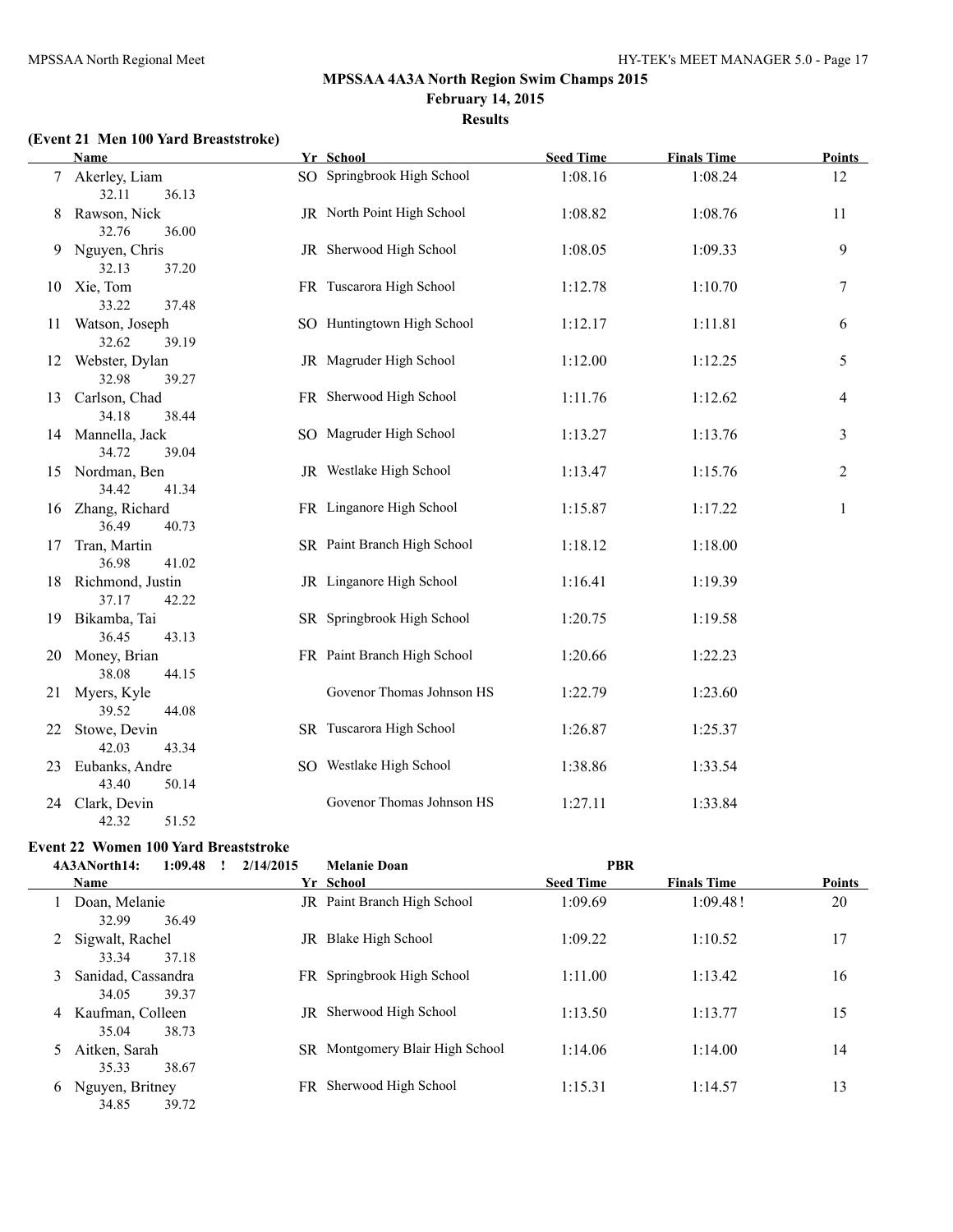#### **(Event 22 Women 100 Yard Breaststroke)**

|    | Name                                | Yr School                       | <b>Seed Time</b> | <b>Finals Time</b> | <b>Points</b>    |
|----|-------------------------------------|---------------------------------|------------------|--------------------|------------------|
|    | Essing, Carsen<br>36.55<br>40.46    | FR North Point High School      | 1:15.60          | 1:17.01            | 12               |
| 8  | Bloyd, Michelle<br>37.72<br>39.66   | JR Blake High School            | 1:17.53          | 1:17.38            | 11               |
| 9  | Yu, Rona<br>41.03<br>36.73          | JR Montgomery Blair High School | 1:15.09          | 1:17.76            | 9                |
| 10 | Mancinelli, Erica<br>36.93<br>42.62 | SR Tuscarora High School        | 1:20.86          | 1:19.55            | $\boldsymbol{7}$ |
| 11 | Dugan, Reid<br>37.59<br>42.54       | SO Tuscarora High School        | 1:20.69          | 1:20.13            | 6                |
| 12 | Margolis, Maiya<br>38.80<br>43.97   | FR Magruder High School         | 1:19.28          | 1:22.77            | 5                |
| 13 | Lozier, Sarah<br>37.14<br>45.80     | SO Magruder High School         | 1:23.13          | 1:22.94            | 4                |
| 14 | Sims, Jordan<br>40.13<br>44.24      | FR Huntingtown High School      | 1:27.14          | 1:24.37            | 3                |
| 15 | Gallagher, Cacie<br>40.16<br>45.01  | Govenor Thomas Johnson HS       | 1:25.02          | 1:25.17            | 2                |
| 16 | Turpin, Mckenzie<br>39.95<br>47.52  | SR Huntingtown High School      | 1:23.80          | 1:27.47            | 1                |
| 17 | Khandagle, Avery<br>40.41<br>49.63  | Springbrook High School         | 1:30.18          | 1:30.04            |                  |
| 18 | Dickerson, Sara<br>42.00<br>50.20   | Govenor Thomas Johnson HS       | 1:30.23          | 1:32.20            |                  |
| 19 | McGoey, Shannon<br>43.03<br>49.91   | FR Linganore High School        | 1:32.28          | 1:32.94            |                  |
| 20 | Britt, Amani<br>44.35<br>55.06      | SO Westlake High School         | 1:34.76          | 1:39.41            |                  |
|    | Santos, Deborah<br>45.90<br>51.63   | SR Paint Branch High School     | 1:37.63          | DQ                 |                  |

#### **Event 23 Men 400 Yard Freestyle Relay 4A3ANorth14: 3:24.12 ! 2/14/2015 Montgomery Blair High School MTB**

|    |                              |       |       |                                                    |       |         |                                                 | Brown de Colstoun, Amitay, Lathrop, Sukachevin |                         |               |
|----|------------------------------|-------|-------|----------------------------------------------------|-------|---------|-------------------------------------------------|------------------------------------------------|-------------------------|---------------|
|    | <b>Team</b>                  |       |       |                                                    | Relay |         |                                                 | <b>Seed Time</b>                               | <b>Finals Time</b>      | <b>Points</b> |
|    | Montgomery Blair High School |       |       |                                                    |       |         |                                                 | 3:14.74                                        | 3:24.12!                | 40            |
|    |                              |       |       | 1) Brown de Colstoun, Thomas SO2) Amitay, Ethan SR |       |         | 3) Lathrop, Paul SR                             |                                                | 4) Sukachevin, Kaden JR |               |
|    | 24.09                        | 50.61 | 24.64 | 50.97                                              | 24.37 | 51.85   | 24.12                                           | 50.69                                          |                         |               |
|    | Sherwood High School         |       |       |                                                    |       |         |                                                 | 3:25.88                                        | 3:30.22                 | 34            |
|    | 1) Ryan, Jake SR             |       |       | 2) Gomez, Mateo SO                                 |       |         | 3) Kong, Austin SR                              |                                                | 4) Black, Declan FR     |               |
|    | 24.37                        | 50.29 | 18.22 | 52.39                                              | 25.80 | 1:02.90 | 16.79                                           | 44.64                                          |                         |               |
| 3  | Magruder High School         |       |       |                                                    |       |         |                                                 | 3:32.97                                        | 3:31.95                 | 32            |
|    | 1) Evantanto, Azevedo SR     |       |       | 2) Ro, Remington SO                                |       |         |                                                 | 3) Yeatman, Wesley FR                          | 4) Reed, Hunter JR      |               |
|    | 26.03                        | 54.34 | 25.61 | 54.98                                              | 24.78 | 54.10   | 22.96                                           | 48.53                                          |                         |               |
| 4  | North Point High School      |       |       |                                                    |       |         |                                                 | 3:39.97                                        | 3:40.71                 | 30            |
|    | 1) Burrows, Troy JR          |       |       | 2) Rohrbaugh, Kevin FR                             |       |         | 3) Gibson, Luke JR<br>4) Agravante, Emmanuel FR |                                                |                         |               |
|    | 26.68                        | 56.87 | 25.98 | 57.16                                              | 25.76 | 53.52   | 25.40                                           | 53.16                                          |                         |               |
| 5. | Blake High School            |       |       |                                                    |       |         |                                                 | 3:29.29                                        | 3:41.34                 | 28            |
|    | 1) Haley, Ben SR             |       |       | 2) Wiggins, Chris SO                               |       |         | 3) Miller, Ethan SO                             |                                                | 4) Brown, Miles FR      |               |
|    | 27.08                        | 57.06 | 26.81 | 55.71                                              | 26.51 | 55.34   | 25.37                                           | 53.23                                          |                         |               |
| 6  | Huntingtown High School      |       |       |                                                    |       |         |                                                 | 3:43.97                                        | 3:48.14                 | 26            |
|    | 1) Dunphy, Michael SO        |       |       | 2) Wolf, Dyllon FR                                 |       |         | 3) Smith, Jacob FR                              |                                                | 4) Chiffy, Christian SR |               |
|    | 27.21                        | 57.25 | 25.93 | 55.77                                              | 28.44 | 1:00.94 | 25.30                                           | 54.18                                          |                         |               |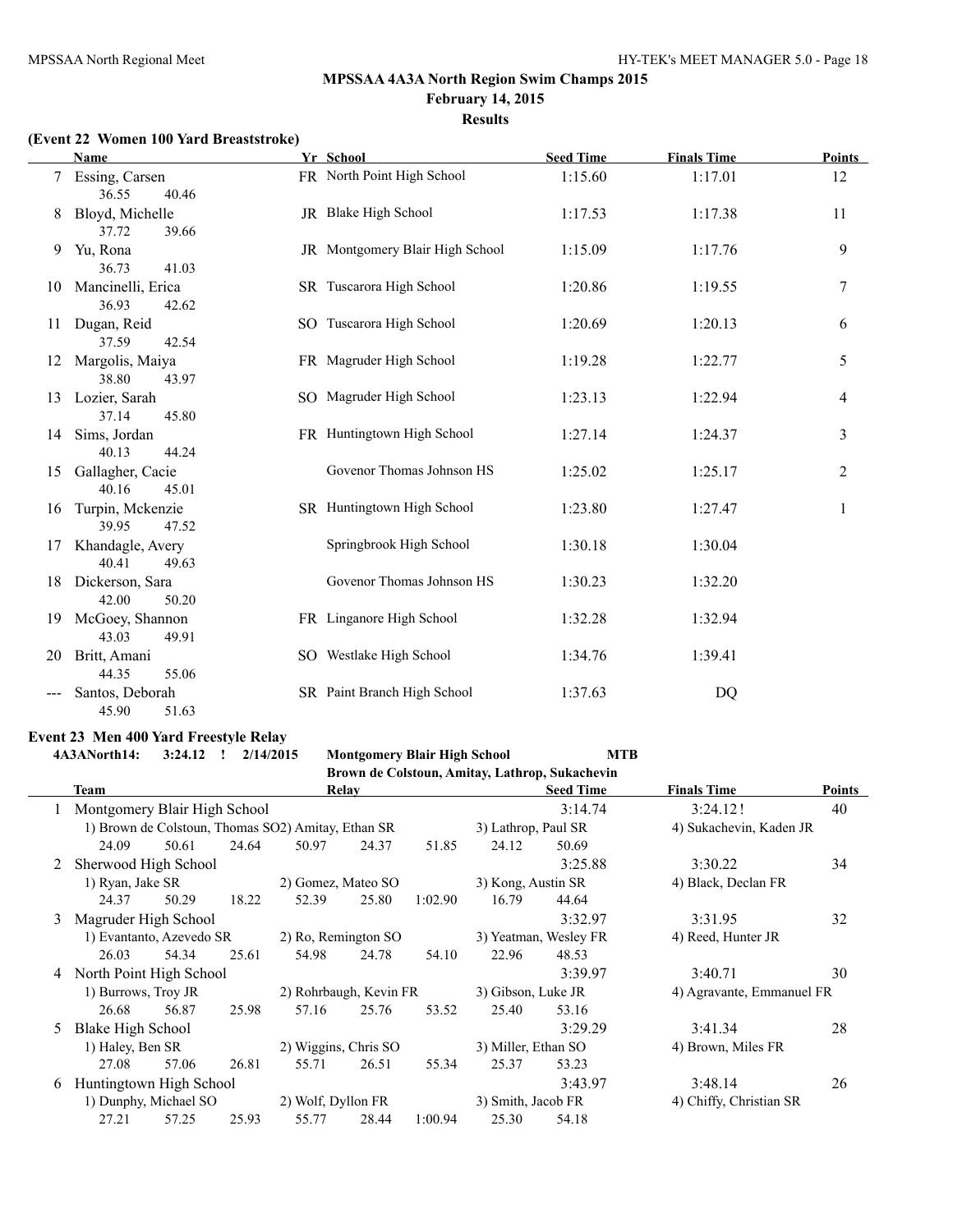# **MPSSAA 4A3A North Region Swim Champs 2015**

**February 14, 2015 Results**

#### **(Event 23 Men 400 Yard Freestyle Relay)**

|    | Team                        |         |       |                    | Relay |         |                    | <b>Seed Time</b>      | <b>Finals Time</b>         | <b>Points</b> |
|----|-----------------------------|---------|-------|--------------------|-------|---------|--------------------|-----------------------|----------------------------|---------------|
|    | Tuscarora High School       |         |       |                    |       |         |                    | 3:52.84               | 3:51.01                    | 24            |
|    | 1) Peterson, Brady SO       |         |       | 2) Kunz, Justin SO |       |         | 3) Hendy, Matt SO  |                       | 4) Giuseppetti, Anthony SO |               |
|    | 27.14                       | 56.97   | 27.80 | 59.60              | 27.86 | 58.86   | 26.20              | 55.58                 |                            |               |
|    | 8 Govenor Thomas Johnson HS |         |       |                    |       |         |                    | 4:00.27               | 4:00.60                    | 22            |
|    | 1) Moriarty, Daniel         |         |       | 2) Horne, Cameron  |       |         | 3) Coates, Liam    |                       | 4) Manley, Jacob           |               |
|    | 29.74                       | 1:02.87 | 31.39 | 1:06.82            | 27.01 | 57.71   | 25.38              | 53.20                 |                            |               |
| 9. | Paint Branch High School    |         |       |                    |       |         |                    | 4:05.81               | 4:00.88                    | 18            |
|    | 1) Creagan, William FR      |         |       | 2) Tran, Martin SR |       |         | 3) Jones, Brett JR |                       | 4) Jarman, Jonathan SR     |               |
|    | 26.83                       | 57.80   |       | 1:04.00            | 28.43 | 1:02.49 | 27.28              | 56.59                 |                            |               |
| 10 | Springbrook High School     |         |       |                    |       |         |                    | 3:22.97               | 4:10.21                    | 14            |
|    | 1) Arnold, Nicholas SO      |         |       | 2) Bikamba, Tai SR |       |         |                    | 3) Melendez, Ruben SR | 4) Akerley, Liam SO        |               |
|    | 1:00.14                     |         |       |                    | 30.51 | 1:09.44 | 26.45              | 55.48                 |                            |               |
| 11 | Westlake High School        |         |       |                    |       |         |                    | 5:04.25               | 5:10.12                    | 12            |
|    | 1) Sanchez, Joseph SR       |         |       | 2) Nordman, Ben JR |       |         |                    | 3) Adams, Vincent JR  | 4) Chapman, Alex FR        |               |
|    | 32.30                       | 1:12.10 | 36.39 | 1:24.47            | 35.78 | 1:21.57 | 34.00              | 1:11.98               |                            |               |

# **Event 24 Women 400 Yard Freestyle Relay**

**4A3ANorth14: 3:38.22 ! 2/14/2015 Sherwood High School SHE**

**M Ryan, K Kolanowski, K Nolan, M Hill**

|    |                           |                              |                         |       |         | IVE KYAII, IN INOIAHOWSKI, IN INOIAH, IVE FILLE |                          |                         |               |
|----|---------------------------|------------------------------|-------------------------|-------|---------|-------------------------------------------------|--------------------------|-------------------------|---------------|
|    | <b>Team</b>               |                              |                         | Relay |         |                                                 | <b>Seed Time</b>         | <b>Finals Time</b>      | <b>Points</b> |
|    | Sherwood High School      |                              |                         |       |         |                                                 | 3:34.77                  | 3:38.22!                | 40            |
|    | 1) Ryan, Margarita JR     |                              | 2) Kolanowski, Kelly FR |       |         |                                                 | 3) Nolan, Kennedy FR     | 4) Hill, Morgan JR      |               |
|    | 26.80                     | 54.99<br>15.12               | 55.95                   | 27.24 | 56.45   | 24.17                                           | 50.83                    |                         |               |
| 2  |                           | Montgomery Blair High School |                         |       |         |                                                 | 3:34.52                  | 3:39.70                 | 34            |
|    | 1) Waechter, Madison SO   |                              | 2) Zhou, Amy SR         |       |         | 3) Liu, Sophia SO                               |                          | 4) Grant, Sammie FR     |               |
|    | 27.22                     | 55.39<br>26.46               | 55.54                   | 26.15 | 54.42   | 25.90                                           | 54.35                    |                         |               |
| 3  | Magruder High School      |                              |                         |       |         |                                                 | 4:04.45                  | 3:59.73                 | 32            |
|    | 1) Mayer, Rachel SO       |                              | 2) Keith, Mauriella SO  |       |         | 3) Grimm, Isabel JR                             |                          | 4) Matusek, Kathleen SO |               |
|    | 29.24                     | 1:02.77<br>28.34             | 1:00.69                 | 28.22 | 58.88   | 27.41                                           | 57.39                    |                         |               |
|    | 4 North Point High School |                              |                         |       |         |                                                 | 4:02.30                  | 4:02.08                 | 30            |
|    | 1) Arquero, Noemi SR      |                              | 2) McMillen, Hannah FR  |       |         |                                                 | 3) LaFontant, Lisette SO | 4) Arquero, Carla SO    |               |
|    | 28.39                     | 29.83<br>1:00.08             | 1:02.86                 | 28.61 | 59.65   | 28.72                                           | 59.49                    |                         |               |
| 5  | Tuscarora High School     |                              |                         |       |         |                                                 | 4:12.37                  | 4:05.31                 | 28            |
|    | 1) Routzahn, Samantha SR  |                              | 2) Perez, Sarah SO      |       |         |                                                 | 3) McGeehan, Kate JR     | 4) Chang, Shanna SO     |               |
|    | 29.10 1:01.55             | 30.42                        | 1:03.98                 | 29.65 | 1:03.04 | 26.44                                           | 56.74                    |                         |               |
| 6  | <b>Blake High School</b>  |                              |                         |       |         |                                                 | 4:04.50                  | 4:13.01                 | 26            |
|    | 1) Lo, Georgia FR         |                              | 2) Lindsay, Keara SO    |       |         |                                                 | 3) Lamb, Caroline SO     | 4) Plihal, Olivia SO    |               |
|    | 29.56                     | 1:10.48<br>21.19             | 55.21                   | 29.15 | 1:03.85 | 30.07                                           | 1:03.47                  |                         |               |
| 7  | Govenor Thomas Johnson HS |                              |                         |       |         |                                                 | 4:26.07                  | 4:30.59                 | 24            |
|    | 1) O'Connor, Erin         |                              | 2) McGann, Caroline     |       |         | 3) Vega, Mikaela                                |                          | 4) Parente, Grace       |               |
|    | 31.77                     | 32.25<br>1:08.66             | 1:09.01                 | 33.84 | 1:10.35 | 29.77                                           | 1:02.57                  |                         |               |
| 8  | Huntingtown High School   |                              |                         |       |         |                                                 | 4:09.97                  | 4:31.32                 | 22            |
|    | 1) Cole, Sarah FR         |                              | 2) Gordon, Allison FR   |       |         |                                                 | 3) Lewis, Amanda SO      | 4) Bauer, Kiley SR      |               |
|    | 31.85                     | 1:05.10<br>33.48             | 1:17.76                 | 25.03 | 1:03.35 | 29.95                                           | 1:05.11                  |                         |               |
| 9  | Westlake High School      |                              |                         |       |         |                                                 | 4:35.20                  | 4:33.07                 | 18            |
|    | 1) Brammer, Natalie SR    |                              | 2) Decker, Elissa JR    |       |         |                                                 | 3) Johnson, Devon SO     | 4) Decker, Emily FR     |               |
|    | 32.10 1:07.16             | 31.87                        | 1:05.77                 | 38.69 | 1:20.24 | 28.52                                           | 59.90                    |                         |               |
| 10 | Springbrook High School   |                              |                         |       |         |                                                 | 4:09.00                  | 4:54.78                 | 14            |
|    | 1) Garcia, Andrea         |                              | 2) Khandagle, Avery     |       |         | 3) Akerley, Olivia                              |                          | 4) Milloy, Jaquelin     |               |
|    | 32.31                     | 1:07.23<br>36.13             | 1:19.46                 | 33.00 | 1:13.25 | 1:14.84                                         |                          |                         |               |
| 11 | Paint Branch High School  |                              |                         |       |         |                                                 | 4:31.50                  | 5:02.65                 | 12            |
|    | 1) Gibbs, Mia SO          |                              | 2) Clark, Aundrea SO    |       |         |                                                 | 3) Kunze, Savannah SO    | 4) Borczuch, Rachel JR  |               |
|    | 34.96                     | 33.69<br>1:14.52             | 1:11.92                 | 36.94 | 1:17.43 | 37.33                                           | 1:18.78                  |                         |               |